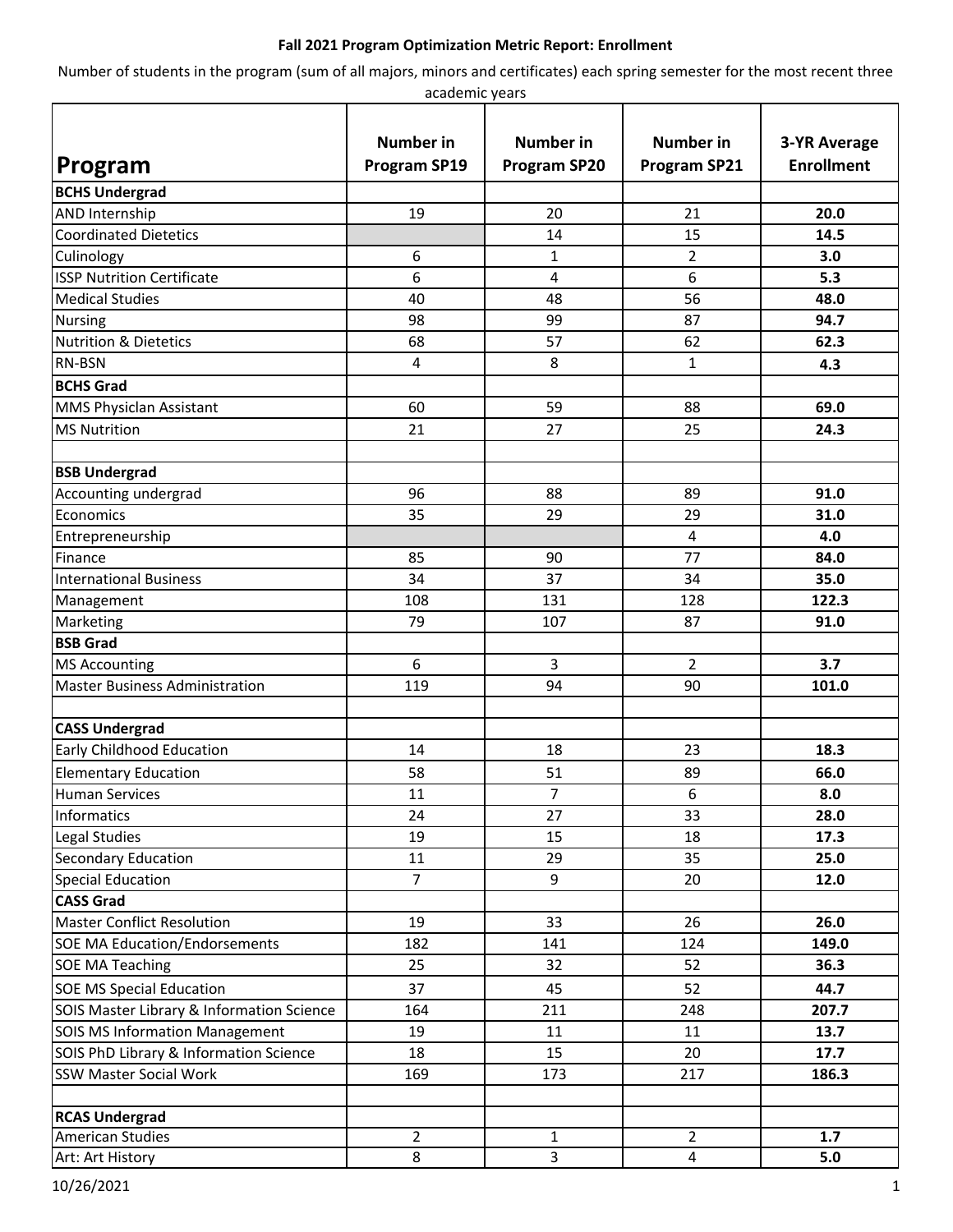| Fall 2021 Program Optimization Metric Report: Enrollment |  |  |  |
|----------------------------------------------------------|--|--|--|
|----------------------------------------------------------|--|--|--|

|                                              | <b>Number</b> in    | <b>Number in</b>    | <b>Number in</b>    | <b>3-YR Average</b> |
|----------------------------------------------|---------------------|---------------------|---------------------|---------------------|
| Program                                      | <b>Program SP19</b> | <b>Program SP20</b> | <b>Program SP21</b> | <b>Enrollment</b>   |
| Art: Digital Cinema/Photo-Cinema/Photogra    | 15                  | 14                  | 8                   | 12.3                |
| Art: Graphic Design                          | 44                  | 49                  | 40                  | 44.3                |
| Art: Painting & Drawing                      | 11                  | 8                   | 7                   | 8.7                 |
| Art: Printmaking & Drawing                   | 0                   | $\overline{7}$      | 3                   | 3.3                 |
| Art: Sculpture                               | 3                   | $\overline{2}$      | 2                   | 2.3                 |
| Biology                                      | 136                 | 131                 | 153                 | 140.0               |
| Biology/Chemistry                            | 38                  | 56                  | 63                  | 52.3                |
| <b>Black World Studies</b>                   | 11                  | 10                  | 9                   | 10.0                |
| <b>CAS: Communication Studies</b>            | 24                  | 15                  | 17                  | 18.7                |
| <b>CAS: Corporate Communications</b>         | 22                  | 33                  | 22                  | 25.7                |
| CAS: Digital Journalism                      | 17                  | 14                  | 14                  | 15.0                |
| Chemistry                                    | 44                  | 52                  | 45                  | 47.0                |
| Computer Info Systems                        |                     |                     | 13                  | 13.0                |
| <b>Computer Science</b>                      | 63                  | 75                  | 82                  | 73.3                |
| Criminology                                  | 103                 | 105                 | 116                 | 108.0               |
| English                                      | 61                  | 64                  | 58                  | 61.0                |
| <b>Environmental Science</b>                 | 5                   | $\overline{7}$      | 8                   | 6.7                 |
| Fashion/Apparel Design                       | 25                  | 26                  | 26                  | 25.7                |
| Fashion/Apparel Merch                        | 37                  | 43                  | 40                  | 40.0                |
| French                                       | 16                  | 11                  | 11                  | 12.7                |
| History (inludes 2ndary/mid tchrs)           | 20                  | 20                  | 26                  | 22.0                |
| Italian                                      | 12                  | 17                  | 20                  | 16.3                |
| Latino & Latin American Studies              | 3                   | 5                   | 3                   | 3.7                 |
| Mathematics                                  | 72                  | 75                  | 73                  | 73.3                |
| Mathematics & Computer Science               | 3                   | 8                   | 8                   | 6.3                 |
| <b>Music</b>                                 | 8                   | 6                   | 7                   | 7.0                 |
| <b>Natural Sciences</b>                      | 51                  | 56                  | 64                  | 57.0                |
| Neuroscience                                 | 38                  | 50                  | 66                  | 51.3                |
| Philosophy                                   | 20                  | 21                  | 18                  | 19.7                |
| Physics                                      | 7                   | 14                  | 10                  | 10.3                |
| PoliSci: International Relations & Diplomacy | 13                  | 15                  | 8                   | 12.0                |
| <b>Political Science</b>                     | 50                  | 43                  | 44                  | 45.7                |
| Pre-Law                                      | 16                  | 10                  | 17                  | 14.3                |
| Psychology                                   | 168                 | 178                 | 203                 | 183.0               |
| Social Justice & Civic Engagement            | 9                   | 6                   | 11                  | 8.7                 |
| Sociology                                    | 95                  | 96                  | 104                 | 98.3                |
| Spanish                                      | 115                 | 112                 | 120                 | 115.7               |
| Study of Women & Gender                      | 15                  | 16                  | 10                  | 13.7                |
| <b>Theatre Arts</b>                          | 12                  | 11                  | 12                  | 11.7                |
| Theology                                     | 12                  | 9                   | 21                  | 14.0                |
| Translation & Interpretation Studies         | 17                  | 17                  | 25                  | 19.7                |
| <b>RCAS Grad</b>                             |                     |                     |                     |                     |
| MS Software Development                      |                     | 8                   | 9                   | 8.5                 |

ľ

٦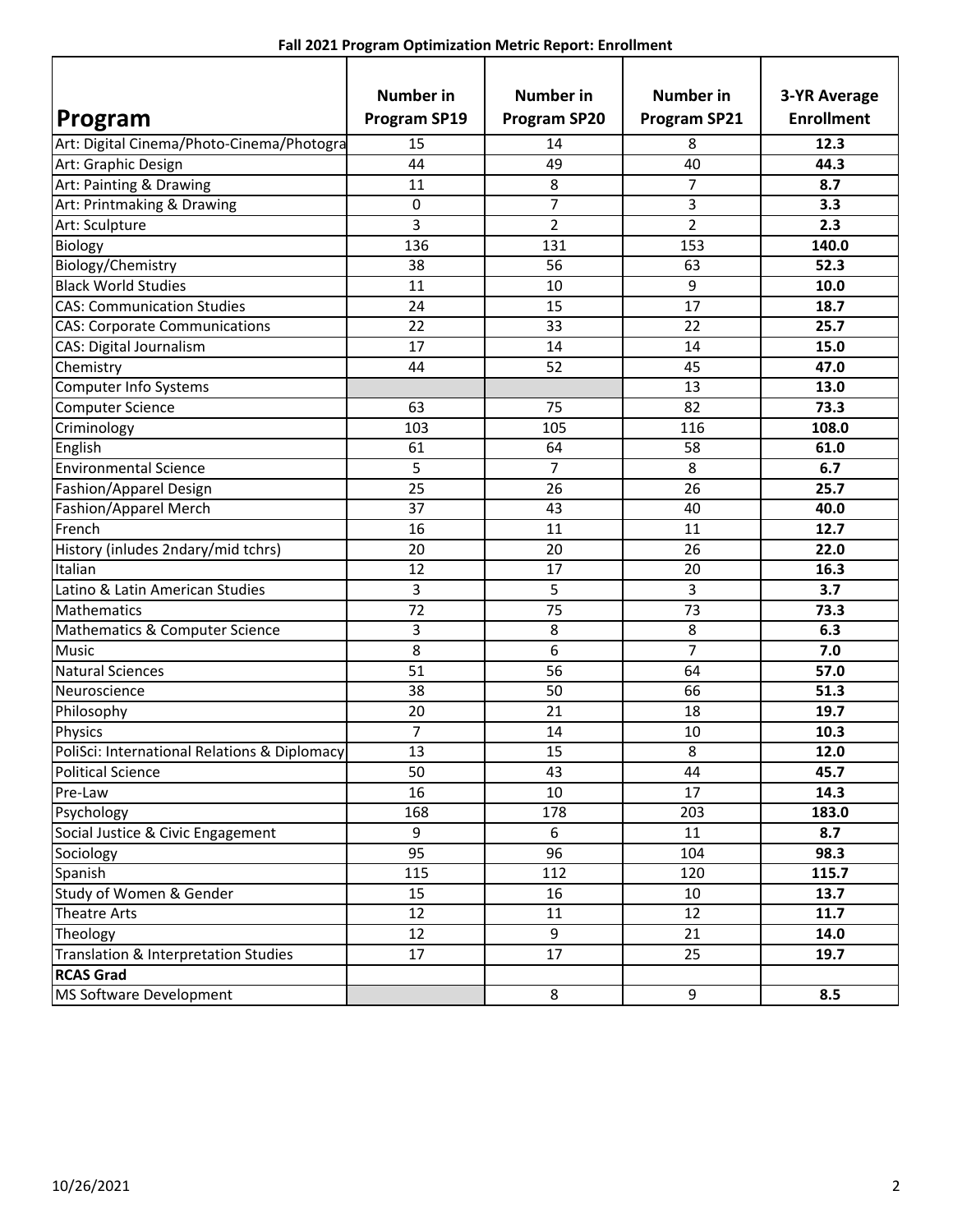| Program                                      | <b>Credit hours</b><br>AY1819 | <b>Credit hours</b><br>AY1920 | <b>Credit hours</b><br>AY2021 | <b>3-YR Average</b><br><b>Credit Hrs</b> |
|----------------------------------------------|-------------------------------|-------------------------------|-------------------------------|------------------------------------------|
| <b>BCHS Undergrad</b>                        |                               |                               |                               |                                          |
| <b>AND Internship</b>                        | 390                           | 445                           | 451                           | 429                                      |
| <b>Coordinated Dietetics</b>                 | 0                             | 312                           | 322                           | 211                                      |
| Culinology                                   | 123                           | 22                            | 43                            | 63                                       |
| <b>ISSP Nutrition Certificate</b>            | 135                           | 102                           | 103                           | 113                                      |
| <b>Medical Studies</b>                       | 491                           | 632                           | 522                           | 548                                      |
| <b>Nursing</b>                               | 2530                          | 2328                          | 1761                          | 2206                                     |
| <b>Nutrition &amp; Dietetics</b>             | 1397                          | 1268                          | 1331                          | 1332                                     |
| RN-BSN                                       | 137                           | 186                           | 28                            | 117                                      |
| <b>BCHS Grad</b>                             |                               |                               |                               |                                          |
| MMS Physiclan Assistant                      | 2094                          | 1995                          | 1571                          | 1887                                     |
| <b>MS Nutrition</b>                          | 471                           | 687                           | 428                           | 529                                      |
|                                              |                               |                               |                               |                                          |
| <b>BSB Undergrad</b>                         |                               |                               |                               |                                          |
| Accounting undergrad                         | 1410                          | 1326                          | 1182                          | 1306                                     |
| Economics                                    | 1128                          | 1095                          | 1020                          | 1081                                     |
| Entrepreneurship                             | 414                           | 360                           | 402                           | 392                                      |
| Finance                                      | 693                           | 807                           | 834                           | 778                                      |
| <b>International Business</b>                | 543                           | 603                           | 540                           | 562                                      |
| Management                                   | 1473                          | 1797                          | 1560                          | 1610                                     |
| Marketing                                    | 561                           | 609                           | 579                           | 583                                      |
| <b>BSB Grad</b>                              |                               |                               |                               |                                          |
| <b>MS Accounting</b>                         | 327                           | 258                           | 222                           | 269                                      |
| <b>Master Business Administration</b>        | 2009                          | 1627                          | 1421                          | 1686                                     |
|                                              |                               |                               |                               |                                          |
| <b>CASS Undergrad</b>                        |                               |                               |                               |                                          |
| Early Childhood Education                    | 158                           | 233                           | 226                           | 206                                      |
| <b>Elementary Education</b>                  | 841                           | 796                           | 850                           | 829                                      |
| <b>Human Services</b>                        | 240                           | 291                           | 198                           | 243                                      |
| Informatics                                  | 323                           | 473                           | 522                           | 439                                      |
| Legal Studies                                | 294                           | 249                           | 384                           | 309                                      |
| <b>Secondary Education</b>                   | 160                           | 452                           | 334                           | 315                                      |
| <b>Special Education</b>                     | 335                           | 413                           | 518                           | 422                                      |
| <b>CASS Grad</b>                             |                               |                               |                               |                                          |
| <b>Master Conflict Resolution</b>            | 465                           | 618                           | 639                           | 574                                      |
| <b>SOE MA Education/Endorsements</b>         | 4148                          | 4301                          | 2258                          | 3569                                     |
| <b>SOE MA Teaching</b>                       | 389                           | 689                           | 1006                          | 694                                      |
| <b>SOE MS Special Education</b>              | 863                           | 846                           | 809                           | 839                                      |
| SOIS Master Library & Information Science    | 3222                          | 3863                          | 4178                          | 3754                                     |
| <b>SOIS MS Information Management</b>        | 246                           | 153                           | 201                           | 200                                      |
| SOIS PhD Library & Information Science       | 276                           | 247                           | 337                           | 287                                      |
| <b>SSW Master Social Work</b>                | 3822                          | 4074                          | 4803                          | 4233                                     |
|                                              |                               |                               |                               |                                          |
| <b>RCAS Undergrad</b>                        |                               |                               |                               |                                          |
| <b>American Studies</b>                      | 125                           | 225                           | 132                           | 161                                      |
| Art: Art History                             | 185                           | 61                            | 90                            | 112                                      |
| Art: Digital Cinema/Photo-Cinema/Photography | 347                           | 283                           | 180                           | 270                                      |

# **Fall 2021 Program Optimization Metric Report: Credit Hours**

Course credit hours generated per academic year for three most recent academic years.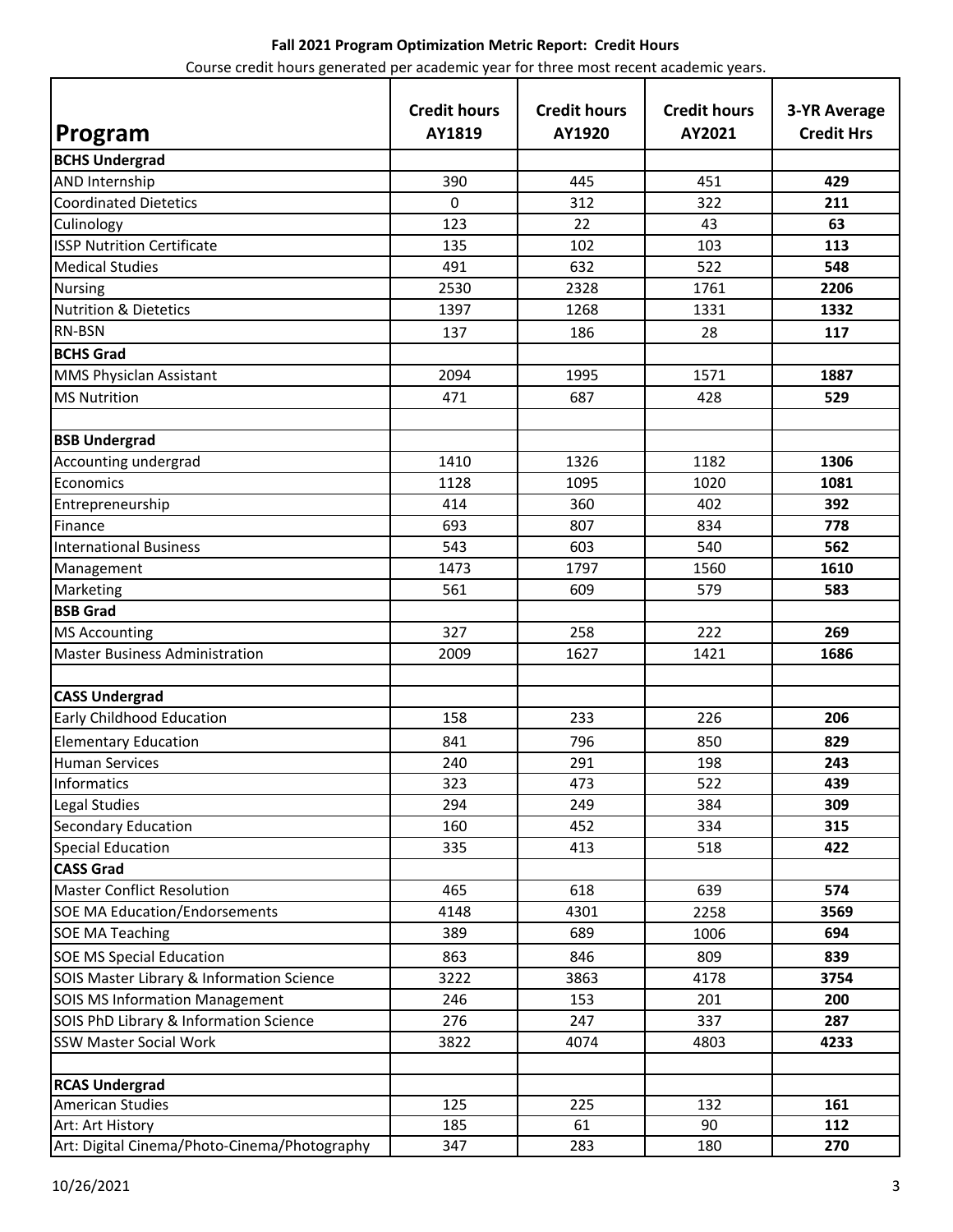|                                              | <b>Credit hours</b> | <b>Credit hours</b> | <b>Credit hours</b> | <b>3-YR Average</b> |
|----------------------------------------------|---------------------|---------------------|---------------------|---------------------|
| Program                                      | AY1819              | AY1920              | AY2021              | <b>Credit Hrs</b>   |
| Art: Graphic Design                          | 1019                | 990                 | 902                 | 970                 |
| Art: Painting & Drawing                      | 255                 | 162                 | 158                 | 191                 |
| Art: Printmaking & Drawing                   | 0                   | 141                 | 68                  | 70                  |
| Art: Sculpture                               | 69                  | 40                  | 45                  | 52                  |
| Biology                                      | 3195                | 3027                | 3000                | 3074                |
| Biology/Chemistry                            | 1090                | 1560                | 1562                | 1404                |
| <b>Black World Studies</b>                   | 191                 | 192                 | 244                 | 209                 |
| <b>CAS: Communication Studies</b>            | 652                 | 380                 | 494                 | 508                 |
| <b>CAS: Corporate Communications</b>         | 598                 | 835                 | 639                 | 691                 |
| CAS: Digital Journalism                      | 462                 | 354                 | 407                 | 408                 |
| Chemistry                                    | 1969                | 2072                | 1910                | 1984                |
| Computer Info Systems                        | 1365                | 1341                | 1470                | 1392                |
| <b>Computer Science</b>                      | 984                 | 960                 | 959                 | 968                 |
| Criminology                                  | 836                 | 811                 | 924                 | 857                 |
| English                                      | 4179                | 4065                | 1782                | 3342                |
| <b>Environmental Science</b>                 | 48                  | 42                  | 48                  | 46                  |
| Fashion/Apparel Design                       | 351                 | 358                 | 358                 | 356                 |
| Fashion/Apparel Merch                        | 519                 | 593                 | 551                 | 554                 |
| French                                       | 377                 | 296                 | 332                 | 335                 |
| History (inludes 2ndary/mid tchrs)           | 1200                | 1434                | 1506                | 1380                |
| Italian                                      | 401                 | 305.5               | 455                 | 387                 |
| Latino & Latin American Studies              | 51                  | 69                  | 30                  | 50                  |
| Mathematics                                  | 3693                | 3427                | 3485                | 3535                |
| Mathematics & Computer Science               | 104                 | 234                 | 229                 | 189                 |
| <b>Music</b>                                 | 549                 | 598                 | 582                 | 576                 |
| <b>Natural Sciences</b>                      | 278                 | 418                 | 422                 | 373                 |
| Neuroscience                                 | 444                 | 492                 | 572                 | 503                 |
| Philosophy                                   | 1590                | 1596                | 1395                | 1527                |
| Physics                                      | 612                 | 632                 | 636                 | 627                 |
| PoliSci: International Relations & Diplomacy | 204                 | 221                 | 122                 | 182                 |
| <b>Political Science</b>                     | 783                 | 635                 | 670                 | 696                 |
| Pre-Law                                      |                     |                     |                     |                     |
| Psychology                                   | 3179                | 3018                | 3290                | 3162                |
| Social Justice & Civic Engagement            | 63                  | 82                  | 119                 | 88                  |
| Sociology                                    | 2125                | 2040                | 2228                | 2131                |
| Spanish                                      | 2186                | 1921                | 1962                | 2023                |
| Study of Women & Gender                      | 182                 | 204                 | 315                 | 234                 |
| <b>Theatre Arts</b>                          | 366                 | 324                 | 170                 | 287                 |
| Theology                                     | 1887                | 1926                | 1917                | 1910                |
| Translation & Interpretation Studies         | 54                  | 48                  | 87                  | 63                  |
| <b>RCAS Grad</b>                             |                     |                     |                     |                     |
| MS Software Development                      |                     | 99                  | 192                 | 146                 |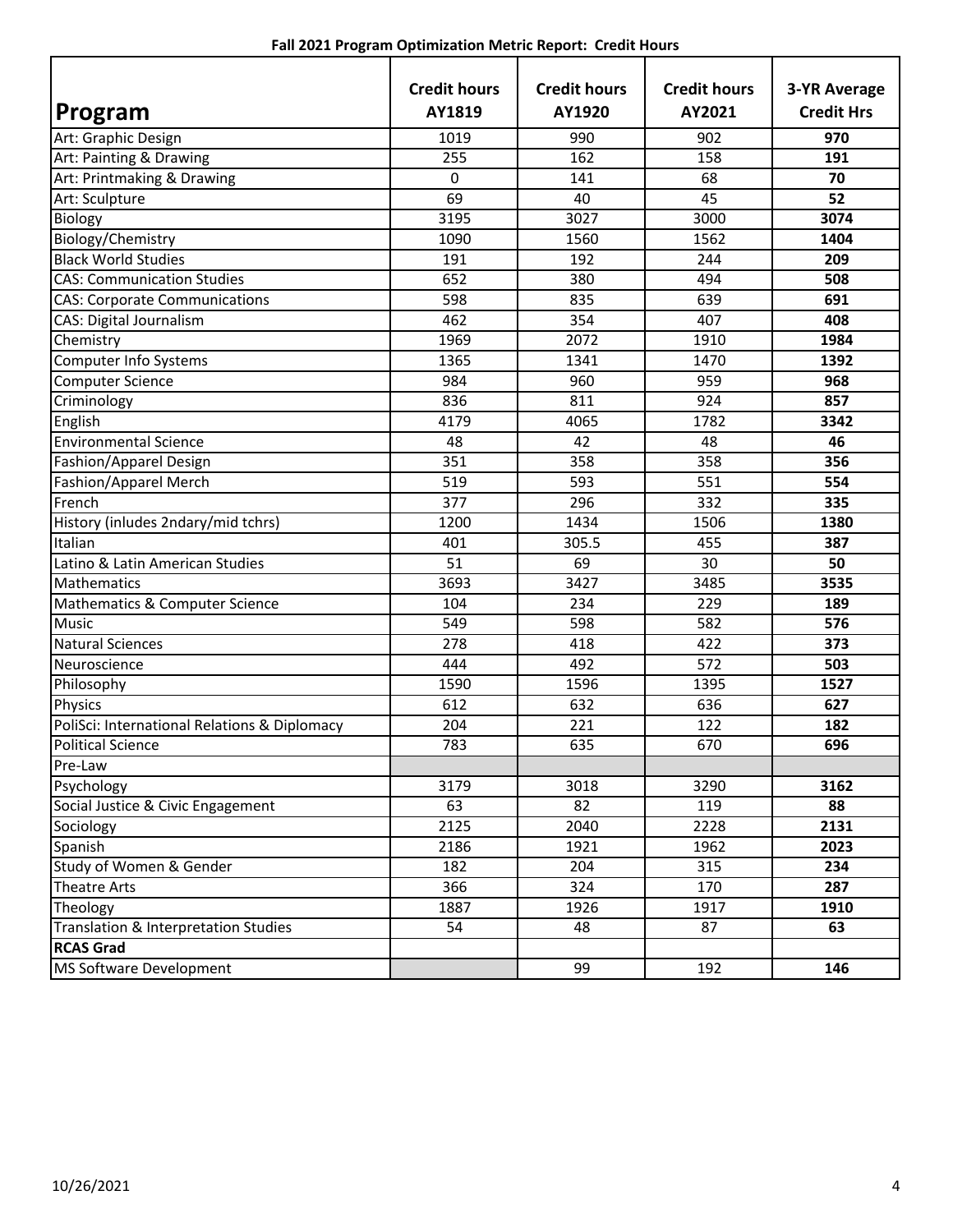## **Fall 2021 Program Optimization Metric Report: Degree Conferrals**

Number of students who completed the program (sum of all majors, minors and certificates) for the most recent three

| academic years                            |                                       |                                        |                                        |                                             |  |  |
|-------------------------------------------|---------------------------------------|----------------------------------------|----------------------------------------|---------------------------------------------|--|--|
| Program                                   | <b>Degree</b><br>conferrals<br>FY2019 | <b>Degree</b><br>conferrals FY<br>2020 | <b>Degree</b><br>conferrals FY<br>2021 | <b>3-YR Average</b><br>degree<br>conferrals |  |  |
| <b>BCHS Undergrad</b>                     |                                       |                                        |                                        |                                             |  |  |
| AND Internship                            | 9                                     | 4                                      | 2                                      | 5                                           |  |  |
| <b>Coordinated Dietetics</b>              | 5                                     | $\mathbf{1}$                           | 7                                      | 4                                           |  |  |
| Culinology                                | 3                                     | 2                                      | $\mathbf 0$                            | $\overline{2}$                              |  |  |
| <b>ISSP Nutrition Certificate</b>         | 6                                     | 3                                      | $\mathbf{1}$                           | 3                                           |  |  |
| <b>Medical Studies</b>                    | 23                                    | 21                                     | 23                                     | 22                                          |  |  |
| Nursing                                   | 38                                    | 51                                     | 40                                     | 43                                          |  |  |
| <b>Nutrition &amp; Dietetics</b>          | 12                                    | 13                                     | 9                                      | 11                                          |  |  |
| RN-BSN                                    | $\pmb{0}$                             | $\pmb{0}$                              | 6                                      | $\overline{2}$                              |  |  |
| <b>BCHS Grad</b>                          |                                       |                                        |                                        |                                             |  |  |
|                                           | 29                                    | 29                                     | 28                                     | 29                                          |  |  |
| MMS Physiclan Assistant                   |                                       |                                        |                                        |                                             |  |  |
| <b>MS Nutrition</b>                       | 18                                    | 15                                     | 21                                     | 18                                          |  |  |
| <b>BSB Undergrad</b>                      |                                       |                                        |                                        |                                             |  |  |
| Accounting undergrad                      | 28                                    | 22                                     | 26                                     | 25                                          |  |  |
| Economics                                 | 22                                    | 13                                     | 11                                     | 15                                          |  |  |
| Entrepreneurship                          |                                       |                                        |                                        |                                             |  |  |
| Finance                                   | 26                                    | 34                                     | 25                                     | 28                                          |  |  |
| <b>International Business</b>             | $\overline{7}$                        | 9                                      | 11                                     | 9                                           |  |  |
| Management                                | 27                                    | 48                                     | 39                                     | 38                                          |  |  |
| Marketing                                 | 19                                    | 34                                     | 22                                     | 25                                          |  |  |
| <b>BSB Grad</b>                           |                                       |                                        |                                        |                                             |  |  |
| <b>MS Accounting</b>                      | 11                                    | 3                                      | 3                                      | 6                                           |  |  |
| <b>Master Business Administration</b>     | 71                                    | 38                                     | 46                                     | 52                                          |  |  |
|                                           |                                       |                                        |                                        |                                             |  |  |
| <b>CASS Undergrad</b>                     |                                       |                                        |                                        |                                             |  |  |
| <b>Early Childhood Education</b>          | 7                                     | $\pmb{0}$                              | 6                                      | 4                                           |  |  |
| <b>Elementary Education</b>               | 16                                    | 12                                     | 15                                     | 14                                          |  |  |
| <b>Human Services</b>                     | 5                                     | 5                                      | $\overline{4}$                         | 5                                           |  |  |
| Informatics                               | 3                                     | 5                                      | 9                                      | 6                                           |  |  |
| Legal Studies                             | 6                                     | 8                                      | $\overline{7}$                         | $\overline{\mathbf{z}}$                     |  |  |
| Secondary Education                       | 3                                     | 5                                      | 9                                      | 6                                           |  |  |
| <b>Special Education</b>                  |                                       | $\overline{2}$                         | 4                                      | 3                                           |  |  |
| <b>CASS Grad</b>                          |                                       |                                        |                                        |                                             |  |  |
| <b>Master Conflict Resolution</b>         | $\overline{7}$                        | $\overline{7}$                         | 10                                     | 8                                           |  |  |
| <b>SOE MA Education/Endorsements</b>      | 30                                    | 89                                     | 24                                     | 48                                          |  |  |
| <b>SOE MA Teaching</b>                    | 9                                     | 9                                      | 18                                     | 12                                          |  |  |
| <b>SOE MS Special Education</b>           | $\boldsymbol{6}$                      | 16                                     | 26                                     | 16                                          |  |  |
| SOIS Master Library & Information Science | 77                                    | 63                                     | 63                                     | 68                                          |  |  |
| SOIS MS Information Management            | 7                                     | $\overline{2}$                         | $\overline{7}$                         | 5                                           |  |  |
| SOIS PhD Library & Information Science    | $\mathbf{1}$                          | $\mathbf{1}$                           | $\overline{4}$                         | $\overline{2}$                              |  |  |
| <b>SSW Master Social Work</b>             | 77                                    | 77                                     | 74                                     | 76                                          |  |  |
| <b>RCAS Undergrad</b>                     |                                       |                                        |                                        |                                             |  |  |
|                                           |                                       |                                        |                                        |                                             |  |  |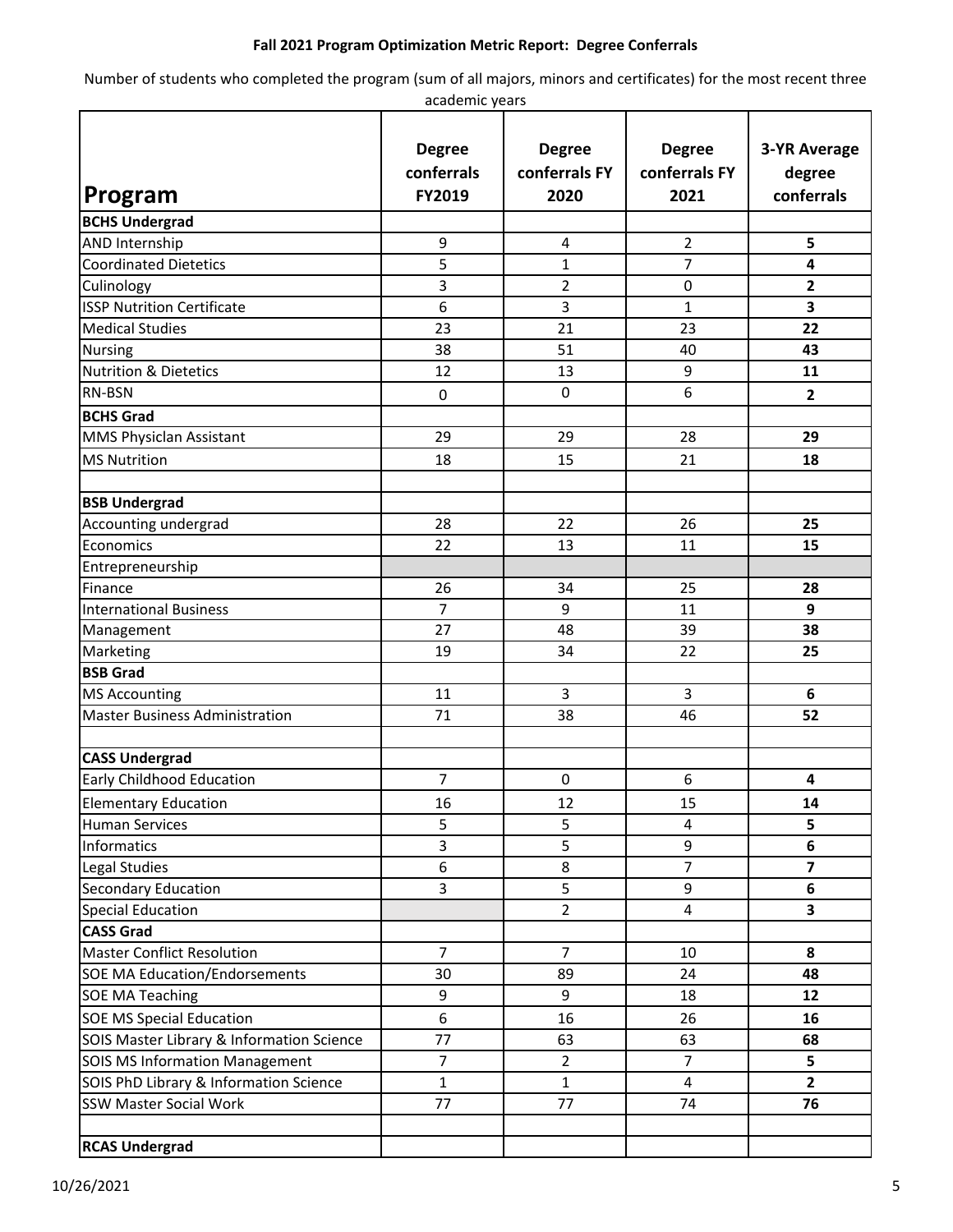| Program                                      | <b>Degree</b><br>conferrals<br>FY2019 | <b>Degree</b><br>conferrals FY<br>2020 | <b>Degree</b><br>conferrals FY<br>2021 | <b>3-YR Average</b><br>degree<br>conferrals |
|----------------------------------------------|---------------------------------------|----------------------------------------|----------------------------------------|---------------------------------------------|
| <b>American Studies</b>                      | 2                                     | 1                                      | 0                                      | 1                                           |
| Art: Art History                             | 4                                     | 2                                      | 0                                      | $\overline{2}$                              |
| Art: Digital Cinema/Photo-Cinema/Photograp   | 3                                     | 2                                      | 2                                      | 2                                           |
| Art: Graphic Design                          | 13                                    | 26                                     | 7                                      | 15                                          |
| Art: Painting & Drawing                      | 5                                     | 3                                      | $\mathbf{1}$                           | 3                                           |
| Art: Printmaking & Drawing                   | $\pmb{0}$                             | 5                                      | 1                                      | 2                                           |
| Art: Sculpture                               | $\mathbf{1}$                          | 3                                      | 0                                      | 1                                           |
| Biology                                      | 45                                    | 33                                     | 31                                     | 36                                          |
| Biology/Chemistry                            | 4                                     | 7                                      | 11                                     | 7                                           |
| <b>Black World Studies</b>                   | 3                                     | 5                                      | 3                                      | 4                                           |
| <b>CAS: Communication Studies</b>            | 10                                    | 1                                      | 6                                      | 6                                           |
| <b>CAS: Corporate Communications</b>         | 20                                    | 12                                     | 10                                     | 14                                          |
| CAS: Digital Journalism                      | 6                                     | $\mathbf{1}$                           | 4                                      | 4                                           |
| Chemistry                                    | 28                                    | 33                                     | 22                                     | 28                                          |
| <b>Computer Info Systems</b>                 |                                       |                                        | $\overline{2}$                         | 2                                           |
| <b>Computer Science</b>                      | 20                                    | 18                                     | 15                                     | 18                                          |
| Criminology                                  | 36                                    | 34                                     | 30                                     | 33                                          |
| English                                      | 13                                    | 17                                     | 15                                     | 15                                          |
| <b>Environmental Science</b>                 | $\overline{2}$                        | 1                                      | 1                                      | 1                                           |
| Fashion/Apparel Design                       | 1                                     | 9                                      | 5                                      | 5                                           |
| Fashion/Apparel Merch                        | 8                                     | 20                                     | 13                                     | 14                                          |
| French                                       | 3                                     | 3                                      | 3                                      | 3                                           |
| History (inludes 2ndary/mid tchrs)           | 3                                     | 5                                      | 5                                      | 4                                           |
| Italian                                      | $\overline{2}$                        | 8                                      | $\overline{2}$                         | 4                                           |
| Latino & Latin American Studies              | 0                                     | 3                                      | 0                                      | 1                                           |
| Mathematics                                  | 8                                     | 18                                     | 18                                     | 15                                          |
| Mathematics & Computer Science               | $\pmb{0}$                             | 1                                      | 1                                      | 1                                           |
| Music                                        | $\overline{2}$                        | 2                                      | 0                                      | 1                                           |
| <b>Natural Sciences</b>                      | 27                                    | 22                                     | 28                                     | 26                                          |
| Neuroscience                                 | 8                                     | 12                                     | 9                                      | 10                                          |
| Philosophy                                   | 3                                     | 11                                     | 12                                     | 9                                           |
| Physics                                      | 4                                     | 5                                      | 6                                      | 5                                           |
| PoliSci: International Relations & Diplomacy | $\overline{7}$                        | $\overline{5}$                         | 4                                      | 5                                           |
| <b>Political Science</b>                     | 12                                    | 13                                     | 12                                     | 12                                          |
| Pre-Law                                      | 6                                     | $\overline{7}$                         | 3                                      | 5                                           |
| Psychology                                   | 37                                    | 46                                     | 57                                     | 47                                          |
| Social Justice & Civic Engagement            | $\mathbf{1}$                          | $\overline{2}$                         | $\overline{3}$                         | $\mathbf{2}$                                |
| Sociology                                    | 40                                    | 40                                     | 28                                     | 36                                          |
| Spanish                                      | 26                                    | 31                                     | 27                                     | 28                                          |
| Study of Women & Gender                      | 6                                     | $\boldsymbol{6}$                       | $\overline{7}$                         | 6                                           |
| <b>Theatre Arts</b>                          | $\overline{\mathbf{4}}$               | $\mathsf 0$                            | $\overline{5}$                         | 3                                           |
| Theology                                     | 3                                     | $\overline{2}$                         | 4                                      | $\overline{\mathbf{3}}$                     |
| Translation & Interpretation Studies         | $\overline{2}$                        | $\overline{3}$                         | 4                                      | $\overline{\mathbf{3}}$                     |
| <b>RCAS Grad</b>                             |                                       |                                        |                                        |                                             |
| MS Software Development                      |                                       | $\pmb{0}$                              | $\overline{2}$                         | $\mathbf{1}$                                |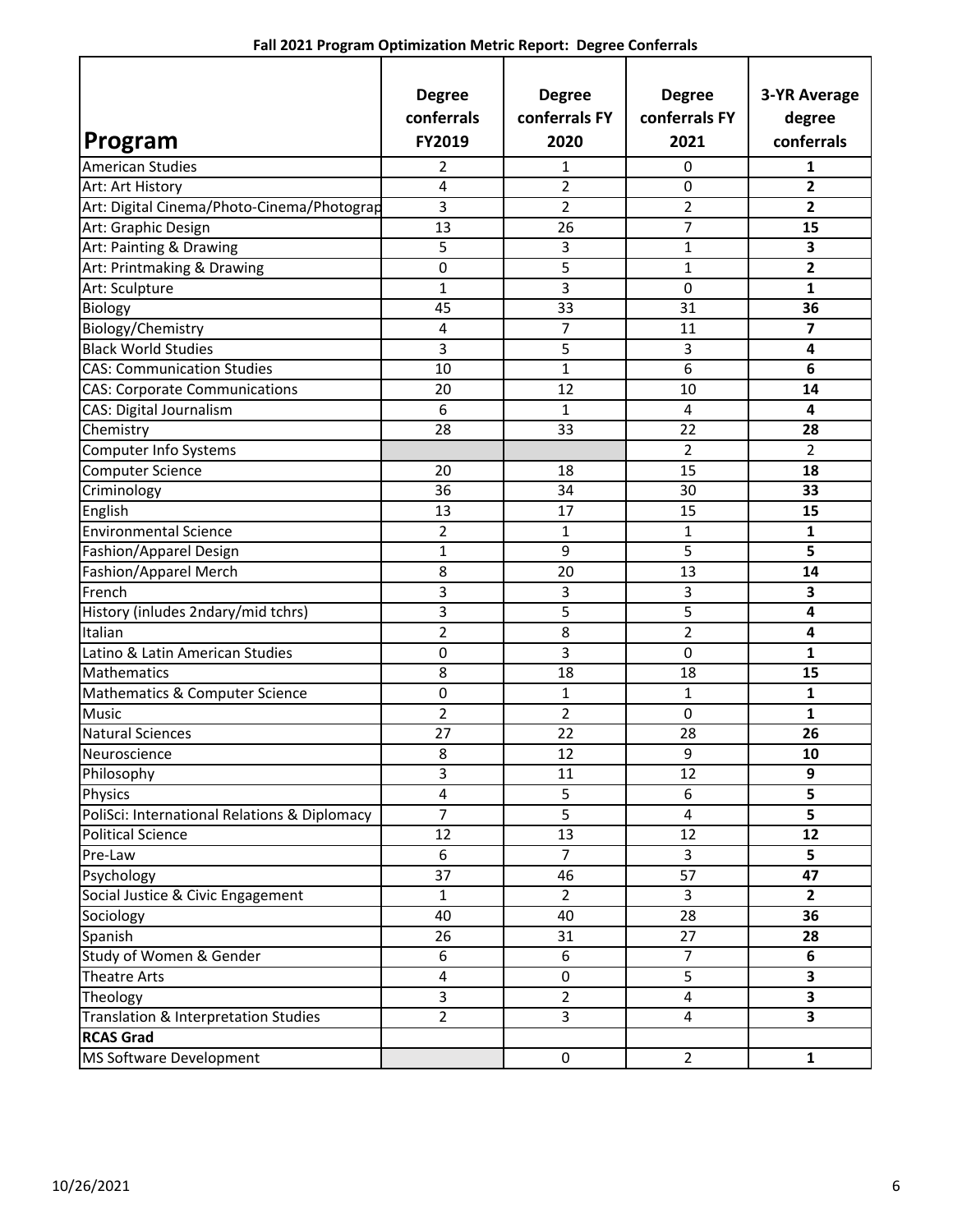#### **Fall 2021 Program Optimization Metric Report: % Course Credit Hours and Sections Taught by FT Faculty**

Percentage of courses and course credit hours taught by full-time faculty per academic year for the most recent three academic years, and 3 year average. Fall and Spring terms only. Excludes zero credit and by arrangement courses.

| Program                               | % Courses<br><b>Taught by</b><br><b>FT Faculty</b><br><b>FA18/SP19</b> | % Courses<br><b>Taught by</b><br><b>FT Faculty</b><br><b>FA19/SP20</b> | % Courses<br><b>Taught by</b><br><b>FT Faculty</b><br>FA20/SP21 | $3-YR$<br><b>Average</b> | % CH<br><b>Taught by</b><br><b>FT Faculty</b><br><b>FA18/SP19</b> | % CH<br><b>Taught by</b><br><b>FT Faculty</b><br><b>FA19/SP20</b> | % CH<br><b>Taught by</b><br><b>FT Faculty</b><br>FA20/SP21 | $3-YR$<br>Average |
|---------------------------------------|------------------------------------------------------------------------|------------------------------------------------------------------------|-----------------------------------------------------------------|--------------------------|-------------------------------------------------------------------|-------------------------------------------------------------------|------------------------------------------------------------|-------------------|
| <b>BCHS Undergrad</b>                 |                                                                        |                                                                        |                                                                 |                          |                                                                   |                                                                   |                                                            |                   |
| AND Internship                        | 63%                                                                    | 66%                                                                    | 73%                                                             | 67%                      | 54%                                                               | 57%                                                               | 66%                                                        | 59%               |
| <b>Coordinated Dietetics</b>          |                                                                        | 66%                                                                    | 73%                                                             | 70%                      |                                                                   | 57%                                                               | 66%                                                        | 62%               |
| Culinology                            | 100%                                                                   | 100%                                                                   | 100%                                                            | 100%                     | 100%                                                              | 100%                                                              | 100%                                                       | 100%              |
| <b>ISSP Nutrition Certificate</b>     | 24%                                                                    | 26%                                                                    | 43%                                                             | 31%                      | 17%                                                               | 31%                                                               | 45%                                                        | 31%               |
| <b>Medical Studies</b>                | 67%                                                                    | 67%                                                                    | 56%                                                             | 63%                      | 62%                                                               | 61%                                                               | 43%                                                        | 55%               |
| <b>Nursing</b>                        | 97%                                                                    | 83%                                                                    | 51%                                                             | 77%                      | 96%                                                               | 87%                                                               | 74%                                                        | 86%               |
| <b>Nutrition &amp; Dietetics</b>      | 63%                                                                    | 66%                                                                    | 73%                                                             | 67%                      | 54%                                                               | 57%                                                               | 66%                                                        | 59%               |
| <b>RN-BSN</b>                         | 50%                                                                    | 56%                                                                    | 40%                                                             | 49%                      | 18%                                                               | 36%                                                               | 29%                                                        | 28%               |
| <b>BCHS Grad</b>                      |                                                                        |                                                                        |                                                                 |                          |                                                                   |                                                                   |                                                            |                   |
| MMS Physiclan Assistant               | 83%                                                                    | 89%                                                                    | 29%                                                             | 67%                      | 86%                                                               | 91%                                                               | 35%                                                        | 71%               |
| <b>MS Nutrition</b>                   | 24%                                                                    | 26%                                                                    | 43%                                                             | 31%                      | 17%                                                               | 31%                                                               | 45%                                                        | 31%               |
| <b>BSB Undergrad</b>                  |                                                                        |                                                                        |                                                                 |                          |                                                                   |                                                                   |                                                            |                   |
| Accounting undergrad                  | 84%                                                                    | 86%                                                                    | 78%                                                             | 83%                      | 89%                                                               | 87%                                                               | 78%                                                        | 84%               |
| Economics                             | 72%                                                                    | 76%                                                                    | 53%                                                             | 67%                      | 71%                                                               | 74%                                                               | 45%                                                        | 63%               |
| Entrepreneurship                      | 50%                                                                    | 17%                                                                    | 43%                                                             | 37%                      | 51%                                                               | 15%                                                               | 52%                                                        | 39%               |
| Finance                               | 64%                                                                    | 73%                                                                    | 54%                                                             | 63%                      | 70%                                                               | 75%                                                               | 45%                                                        | 63%               |
| <b>International Business</b>         | 78%                                                                    | 73%                                                                    | 67%                                                             | 72%                      | 84%                                                               | 80%                                                               | 69%                                                        | 77%               |
| Management                            | 69%                                                                    | 68%                                                                    | 67%                                                             | 68%                      | 75%                                                               | 72%                                                               | 69%                                                        | 72%               |
| Marketing                             | 100%                                                                   | 60%                                                                    | 50%                                                             | 70%                      | 100%                                                              | 62%                                                               | 54%                                                        | 72%               |
| <b>BSB Grad</b>                       |                                                                        |                                                                        |                                                                 |                          |                                                                   |                                                                   |                                                            |                   |
| <b>MS Accounting</b>                  | 54%                                                                    | 50%                                                                    | 33%                                                             | 46%                      | 66%                                                               | 71%                                                               | 54%                                                        | 63%               |
| <b>Master Business Administration</b> | 46%                                                                    | 38%                                                                    | 50%                                                             | 45%                      | 50%                                                               | 50%                                                               | 60%                                                        | 53%               |
| <b>CASS Undergrad</b>                 |                                                                        |                                                                        |                                                                 |                          |                                                                   |                                                                   |                                                            |                   |
| <b>Early Childhood Education</b>      | 100%                                                                   | 100%                                                                   | 100%                                                            | 100%                     | 100%                                                              | 100%                                                              | 100%                                                       | 100%              |
| <b>Elementary Education</b>           | 64%                                                                    | 52%                                                                    | 64%                                                             | 60%                      | 75%                                                               | 58%                                                               | 65%                                                        | 66%               |
| <b>Human Services</b>                 | 9%                                                                     | 0%                                                                     | 0%                                                              | 3%                       | 9%                                                                | 0%                                                                | 0%                                                         | 3%                |
| Informatics                           | 82%                                                                    | 71%                                                                    | 56%                                                             | 69%                      | 81%                                                               | 66%                                                               | 53%                                                        | 67%               |
| Legal Studies                         | 0%                                                                     | $0\%$                                                                  | 0%                                                              | 0%                       | $0\%$                                                             | 0%                                                                | 0%                                                         | $0\%$             |
| <b>Secondary Education</b>            | 64%                                                                    | 52%                                                                    | 64%                                                             | 60%                      | 75%                                                               | 58%                                                               | 65%                                                        | 66%               |
| <b>Special Education</b>              | 22%                                                                    | 43%                                                                    | 30%                                                             | 32%                      | 17%                                                               | 33%                                                               | 25%                                                        | 25%               |
| <b>CASS Grad</b>                      |                                                                        |                                                                        |                                                                 |                          |                                                                   |                                                                   |                                                            |                   |
| <b>Master Conflict Resolution</b>     | 7%                                                                     | 0%                                                                     | 0%                                                              | 2%                       | 14%                                                               | 0%                                                                | 0%                                                         | 5%                |
| <b>SOE MA Education/Endorsements</b>  | 9%                                                                     | 8%                                                                     | 10%                                                             | 9%                       | 10%                                                               | 10%                                                               | 11%                                                        | 10%               |
| <b>SOE MA Teaching</b>                |                                                                        |                                                                        |                                                                 |                          | 38%                                                               | 37%                                                               | 65%                                                        | 47%               |
| <b>SOE MS Special Education</b>       | 71%                                                                    | 80%                                                                    | 50%                                                             | 67%                      | 64%                                                               | 70%                                                               | 60%                                                        | 65%               |
| SOIS Master Library & Information     | 72%                                                                    | 63%                                                                    | 58%                                                             | 64%                      | 74%                                                               | 65%                                                               | 58%                                                        | 66%               |
| <b>SOIS MS Information Management</b> | 100%                                                                   | 100%                                                                   | 100%                                                            | 100%                     | 100%                                                              | 100%                                                              | 100%                                                       | 100%              |
| SOIS PhD Library & Information Sci    | 72%                                                                    | 63%                                                                    | 58%                                                             | 64%                      | 74%                                                               | 65%                                                               | 58%                                                        | 66%               |
| <b>SSW Master Social Work</b>         | 50%                                                                    | 49%                                                                    | 34%                                                             | 44%                      | 49%                                                               | 52%                                                               | 35%                                                        | 45%               |
| <b>RCAS Undergrad</b>                 |                                                                        |                                                                        |                                                                 |                          |                                                                   |                                                                   |                                                            |                   |
| <b>American Studies</b>               | 53%                                                                    | 53%                                                                    | 47%                                                             | 51%                      | 53%                                                               | 53%                                                               | 47%                                                        | 51%               |
| Art: Art History                      | 78%                                                                    | 83%                                                                    | 78%                                                             | 79%                      | 63%                                                               | 24%                                                               | 8%                                                         | 31%               |
| Art: Digital Cinema/Photo-Cinema,     | 78%                                                                    | 83%                                                                    | 78%                                                             | 79%                      | 78%                                                               | 83%                                                               | 76%                                                        | 79%               |
| Art: Graphic Design                   | 77%                                                                    | 85%                                                                    | 58%                                                             | 73%                      | 81%                                                               | 86%                                                               | 61%                                                        | 76%               |
| Art: Painting & Drawing               | 78%                                                                    | 83%                                                                    | 78%                                                             | 79%                      | 78%                                                               | 83%                                                               | 76%                                                        | 79%               |
| Art: Printmaking & Drawing            | 78%                                                                    | 83%                                                                    | 78%                                                             | 79%                      | 78%                                                               | 83%                                                               | 76%                                                        | 79%               |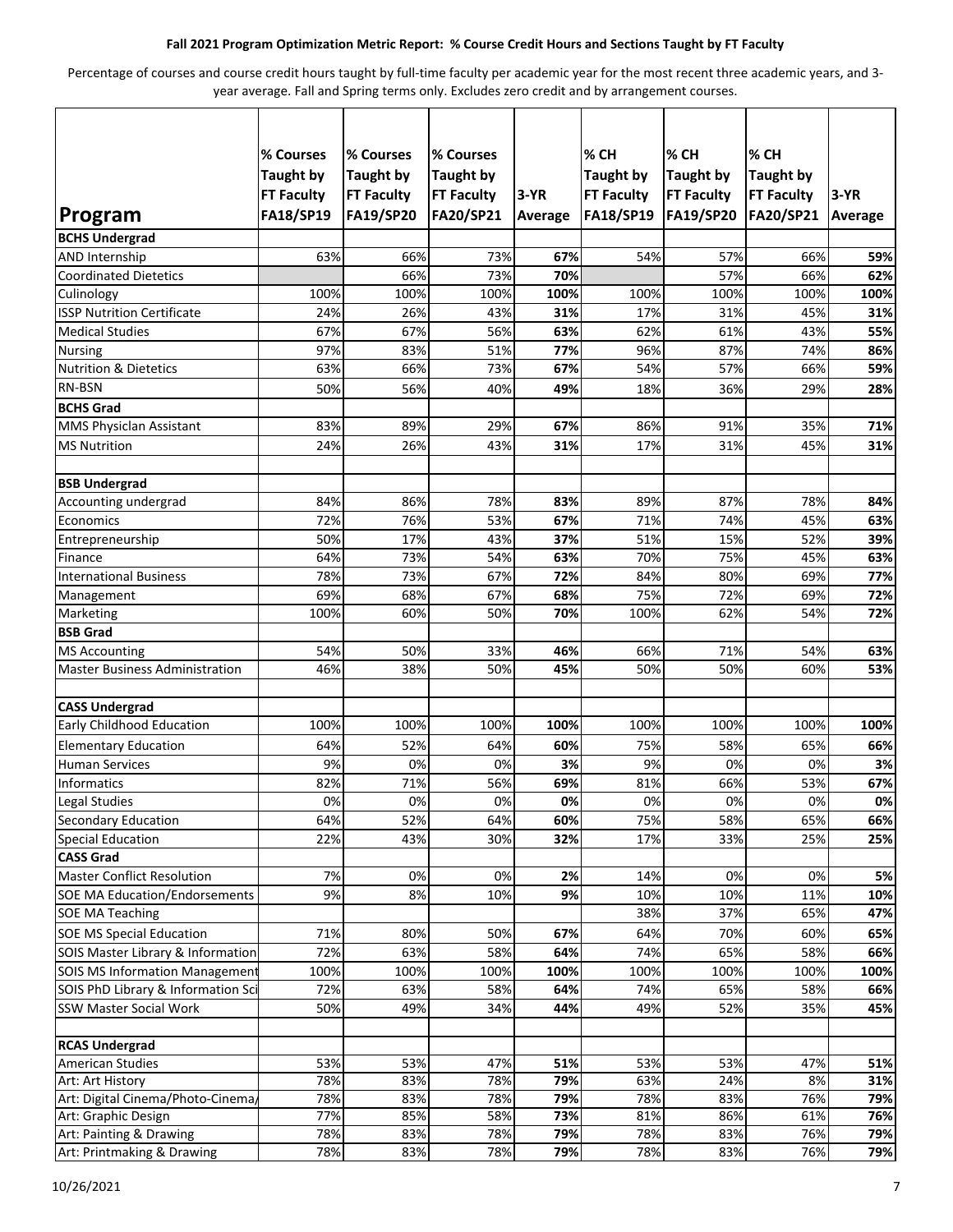|                                      | % Courses         | % Courses         | % Courses         |                | % CH              | % CH              | % CH              |         |
|--------------------------------------|-------------------|-------------------|-------------------|----------------|-------------------|-------------------|-------------------|---------|
|                                      | <b>Taught by</b>  | <b>Taught by</b>  | <b>Taught by</b>  |                | <b>Taught by</b>  | <b>Taught by</b>  | <b>Taught by</b>  |         |
|                                      | <b>FT Faculty</b> | <b>FT Faculty</b> | <b>FT Faculty</b> | $3-YR$         | <b>FT Faculty</b> | <b>FT Faculty</b> | <b>FT Faculty</b> | $3-YR$  |
| Program                              | <b>FA18/SP19</b>  | <b>FA19/SP20</b>  | FA20/SP21         | <b>Average</b> | <b>FA18/SP19</b>  | FA19/SP20         | FA20/SP21         | Average |
| Art: Sculpture                       | 78%               | 83%               | 78%               | 79%            | 78%               | 83%               | 76%               | 79%     |
| Biology                              | 94%               | 93%               | 78%               | 89%            | 94%               | 94%               | 73%               | 87%     |
| Biology/Chemistry                    | 77%               | 75%               | 68%               | 73%            | 87%               | 85%               | 73%               | 82%     |
| <b>Black World Studies</b>           | 74%               | 74%               | 59%               | 69%            | 74%               | 74%               | 59%               | 69%     |
| <b>CAS: Communication Studies</b>    | 63%               | 63%               | 69%               | 65%            | 62%               | 62%               | 66%               | 63%     |
| <b>CAS: Corporate Communications</b> | 63%               | 63%               | 69%               | 65%            | 62%               | 62%               | 66%               | 63%     |
| <b>CAS: Digital Journalism</b>       | 63%               | 63%               | 69%               | 65%            | 62%               | 62%               | 66%               | 63%     |
| Chemistry                            | 59%               | 57%               | 58%               | 58%            | 77%               | 72%               | 72%               | 74%     |
| <b>Computer Info Systems</b>         | 60%               | 47%               | 55%               | 54%            | 62%               | 50%               | 55%               | 55%     |
| <b>Computer Science</b>              | 76%               | 83%               | 80%               | 80%            | 82%               | 91%               | 84%               | 85%     |
| Criminology                          | 86%               | 93%               | 92%               | 90%            | 82%               | 91%               | 92%               | 88%     |
| English                              | 53%               | 69%               | 59%               | 60%            | 50%               | 67%               | 60%               | 59%     |
| <b>Environmental Science</b>         | 0%                | 0%                | 0%                | 0%             | 0%                | 0%                | 0%                | 0%      |
| Fashion/Apparel Design               | 95%               | 90%               | 90%               | 92%            | 96%               | 88%               | 88%               | 91%     |
| Fashion/Apparel Merch                | 95%               | 90%               | 90%               | 92%            | 96%               | 88%               | 88%               | 91%     |
| French                               | 80%               | 80%               | 67%               | 76%            | 88%               | 90%               | 73%               | 84%     |
| History (inludes 2ndary/mid tchrs)   | 57%               | 48%               | 46%               | 50%            | 58%               | 47%               | 42%               | 49%     |
| Italian                              | 100%              | 100%              | 100%              | 100%           | 100%              | 100%              | 100%              | 100%    |
| Latino & Latin American Studies      | 90%               | 90%               | 38%               | 73%            | 90%               | 90%               | 38%               | 73%     |
| <b>Mathematics</b>                   | 61%               | 77%               | 72%               | 70%            | 58%               | 75%               | 70%               | 68%     |
| Mathematics & Computer Science       | 65%               | 78%               | 74%               | 72%            | 63%               | 79%               | 73%               | 72%     |
| Music                                | 0%                | 0%                | 0%                | 0%             | 0%                | 0%                | 0%                | 0%      |
| <b>Natural Sciences</b>              | 0%                | 100%              | 100%              | 67%            | 0%                | 100%              | 100%              | 67%     |
| Neuroscience                         | 60%               | 33%               | 38%               | 44%            | 61%               | 36%               | 22%               | 40%     |
| Philosophy                           | 88%               | 88%               | 75%               | 84%            | 86%               | 88%               | 74%               | 83%     |
| Physics                              | 71%               | 70%               | 100%              | 81%            | 91%               | 92%               | 100%              | 94%     |
| PoliSci: International Relations & D | 63%               | 76%               | 50%               | 63%            | 67%               | 82%               | 54%               | 68%     |
| <b>Political Science</b>             | 63%               | 76%               | 50%               | 63%            | 67%               | 82%               | 54%               | 68%     |
| Pre-Law                              | 0%                | 0%                | 0%                | 0%             | 0%                | 0%                | 0%                | 0%      |
| Psychology                           | 74%               | 72%               | 71%               | 72%            | 73%               | 70%               | 69%               | 71%     |
| Social Justice & Civic Engagement    | 0%                | 0%                | 33%               | 11%            | 0%                | 0%                | 38%               | 13%     |
| Sociology                            | 65%               | 47%               | 48%               | 53%            | 68%               | 48%               | 52%               | 56%     |
| Spanish                              | 50%               | 35%               | 47%               | 44%            | 46%               | 35%               | 51%               | 44%     |
| Study of Women & Gender              | 100%              | 100%              | 75%               | 92%            | 100%              | 100%              | 73%               | 91%     |
| <b>Theatre Arts</b>                  | 67%               | 78%               | 57%               | 67%            | 66%               | 72%               | 46%               | 61%     |
| Theology                             | 68%               | 42%               | 38%               | 50%            | 71%               | 43%               | 36%               | 50%     |
| Translation & Interpretation Studie  | 50%               | 50%               | 67%               | 56%            | 50%               | 69%               | 62%               | 60%     |
| <b>RCAS Grad</b>                     |                   |                   |                   |                |                   |                   |                   |         |
| <b>MS Software Development</b>       |                   | 100%              | 0%                | 50%            |                   | 100%              | 0%                | 50%     |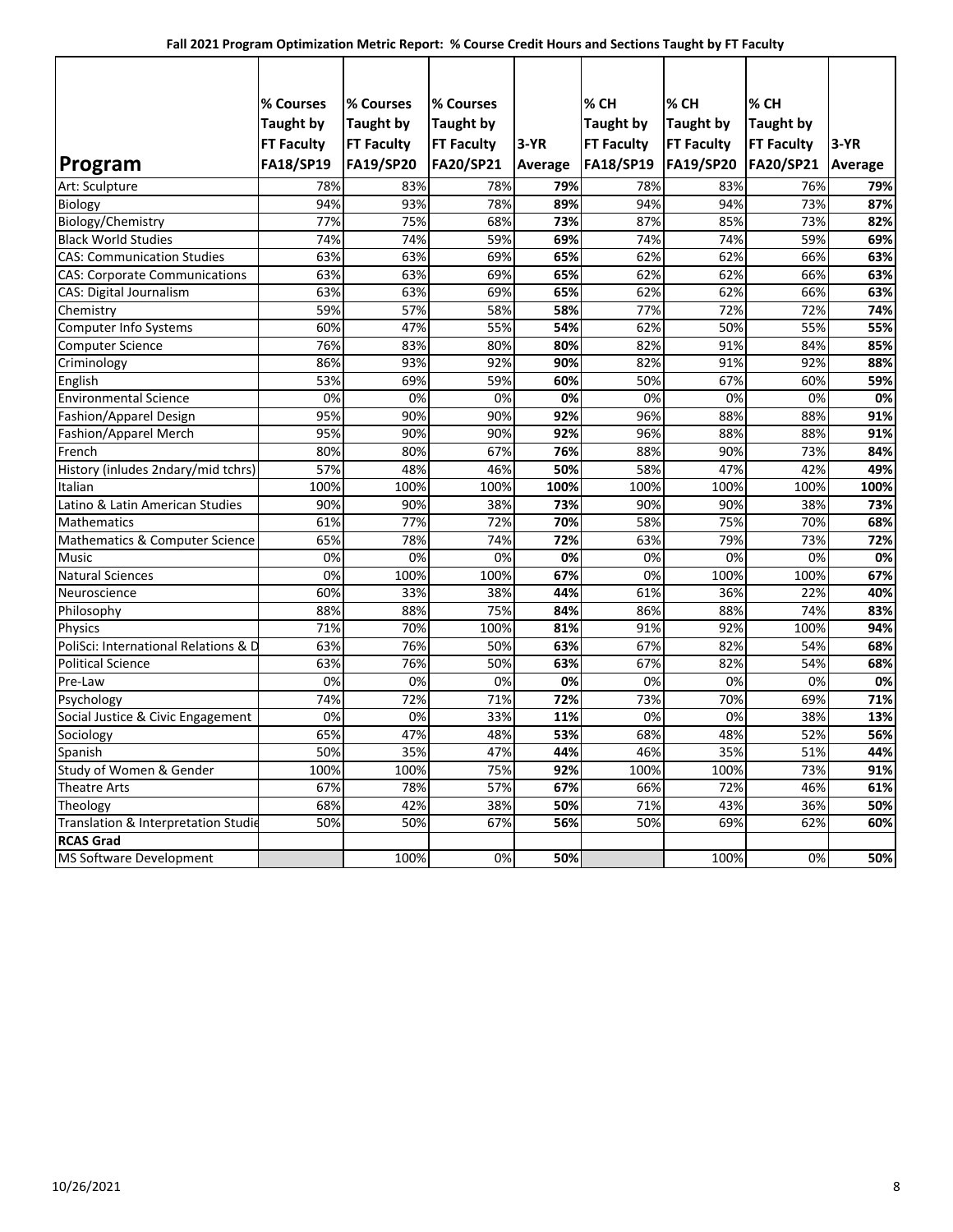## **Fall 2021 Program Optimization Metric Report: Average Class Size**

Average class size per academic year for the most recent three academic years, and 3-year average. Fall and Spring terms only. Excludes by arrangement courses.

| Program                               | <b>Average Class Size</b><br><b>FA18/SP19</b> | <b>Average Class Size</b><br><b>FA19/SP20</b> | <b>Average Class</b><br>Size FA20/SP21 | <b>3-YR Average</b> |
|---------------------------------------|-----------------------------------------------|-----------------------------------------------|----------------------------------------|---------------------|
| <b>BCHS Undergrad</b>                 |                                               |                                               |                                        |                     |
| AND Internship                        | 15.8                                          | 16.9                                          | 17.6                                   | 16.8                |
| <b>Coordinated Dietetics</b>          |                                               | 16.9                                          | 17.6                                   | 17.3                |
| Culinology                            | 15.8                                          | 16.9                                          | 17.6                                   | 16.8                |
| <b>ISSP Nutrition Certificate</b>     | 10.7                                          | 11.4                                          | 11.1                                   | 11.1                |
| <b>Medical Studies</b>                | 14.6                                          | 18.7                                          | 19.7                                   | 17.6                |
| <b>Nursing</b>                        | 28.1                                          | 22.8                                          | 13.6                                   | 21.5                |
| <b>Nutrition &amp; Dietetics</b>      | 15.8                                          | 16.9                                          | 17.6                                   | 16.8                |
| <b>RN-BSN</b>                         | 8.3                                           | 4.6                                           | 2.4                                    | 5.1                 |
| <b>BCHS Grad</b>                      |                                               |                                               |                                        |                     |
| MMS Physiclan Assistant               | 29.9                                          | 29.4                                          | 20.7                                   | 26.7                |
| <b>MS Nutrition</b>                   | 10.7                                          | 11.4                                          | 11.1                                   | 11.1                |
|                                       |                                               |                                               |                                        |                     |
| <b>BSB Undergrad</b>                  |                                               |                                               |                                        |                     |
| Accounting undergrad                  | 23.7                                          | 19.9                                          | 16.2                                   | 19.9                |
| Economics                             | 20.9                                          | 20.5                                          | 17.9                                   | 19.8                |
| Entrepreneurship                      | 22.0                                          | 19.5                                          | 19.1                                   | 20.2                |
| Finance                               | 20.5                                          | 23.0                                          | 20.5                                   | 21.3                |
| <b>International Business</b>         | 20.1                                          | 18.3                                          | 20.0                                   | 19.5                |
| Management                            | 18.6                                          | 20.8                                          | 19.3                                   | 19.6                |
| Marketing                             | 18.7                                          | 18.6                                          | 18.2                                   | 18.5                |
| <b>BSB Grad</b>                       |                                               |                                               |                                        |                     |
| <b>MS Accounting</b>                  | 8.3                                           | 7.0                                           | 5.8                                    | 7.0                 |
| <b>Master Business Administration</b> | 12.8                                          | 11.1                                          | 12.2                                   | 12.0                |
|                                       |                                               |                                               |                                        |                     |
| <b>CASS Undergrad</b>                 |                                               |                                               |                                        |                     |
| Early Childhood Education             | 6.9                                           | 9.2                                           | 8.0                                    | 8.0                 |
| <b>Elementary Education</b>           | 14.6                                          | 15.5                                          | 15.4                                   | 15.2                |
| <b>Human Services</b>                 | 6.7                                           | 6.1                                           | 4.4                                    | 5.7                 |
| Informatics                           | 8.5                                           | 9.3                                           | 8.6                                    | 8.8                 |
| Legal Studies                         | 7.4                                           | 6.4                                           | 6.6                                    | 6.8                 |
| Secondary Education                   | 14.6                                          | 15.5                                          | 15.4                                   | 15.2                |
| Special Education                     | 13.1                                          | 20.1                                          | 17.8                                   | 17.0                |
| <b>CASS Grad</b>                      |                                               |                                               |                                        |                     |
| <b>Master Conflict Resolution</b>     | 8.1                                           | 11.8                                          | 8.5                                    | 9.5                 |
| <b>SOE MA Education/Endorsements</b>  | 12.1                                          | 10.5                                          | 12.0                                   | 11.5                |
| <b>SOE MA Teaching</b>                | 12.1                                          | 10.5                                          | 12.0                                   | 11.5                |
| <b>SOE MS Special Education</b>       | 18.2                                          | 15.4                                          | 18.5                                   | 17.4                |
| SOIS Master Library & Information Sci | 11.9                                          | 13.2                                          | 14.5                                   | 13.2                |
| <b>SOIS MS Information Management</b> | 11.9                                          | 13.2                                          | 14.5                                   | 13.2                |
| SOIS PhD Library & Information Sciend | 11.9                                          | 13.2                                          | 14.5                                   | 13.2                |
| <b>SSW Master Social Work</b>         | 13.3                                          | 11.9                                          | 14.2                                   | 13.1                |
|                                       |                                               |                                               |                                        |                     |
| <b>RCAS Undergrad</b>                 |                                               |                                               |                                        |                     |
| <b>American Studies</b>               | 2.3                                           | 3.9                                           | 4.0                                    | 3.4                 |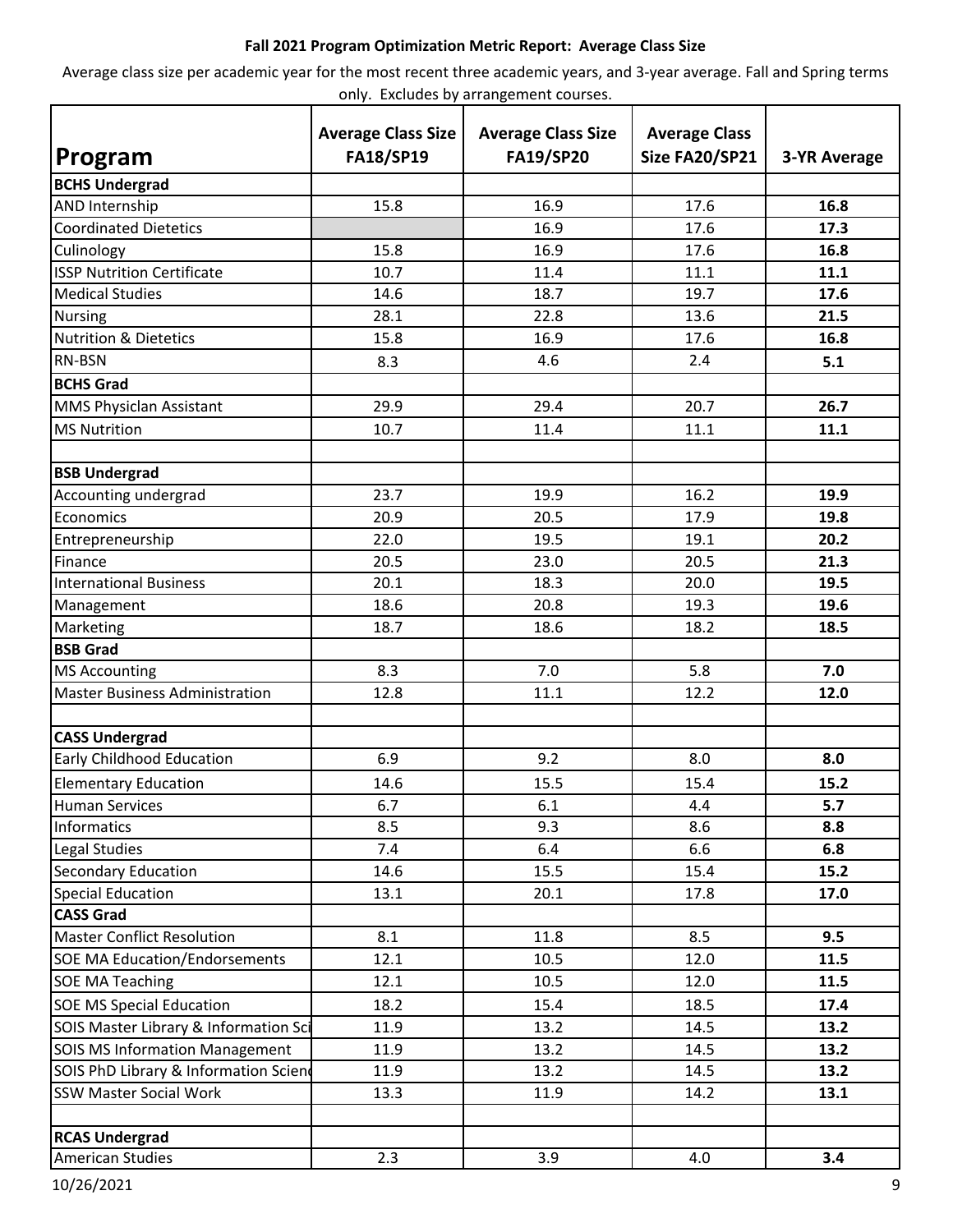| Fall 2021 Program Optimization Metric Report: Average Class Size |  |  |  |  |
|------------------------------------------------------------------|--|--|--|--|
|------------------------------------------------------------------|--|--|--|--|

|                                          | <b>Average Class Size</b> | <b>Average Class Size</b> | <b>Average Class</b> |                     |
|------------------------------------------|---------------------------|---------------------------|----------------------|---------------------|
| Program                                  | <b>FA18/SP19</b>          | <b>FA19/SP20</b>          | Size FA20/SP21       | <b>3-YR Average</b> |
| Art: Art History                         | 12.5                      | 11.6                      | 10.9                 | 11.7                |
| Art: Digital Cinema/Photo-Cinema/Ph      | 12.5                      | 11.6                      | 10.9                 | 11.7                |
| Art: Graphic Design                      | 12.5                      | 11.6                      | 10.9                 | 11.7                |
| Art: Painting & Drawing                  | 12.5                      | 11.6                      | 10.9                 | 11.7                |
| Art: Printmaking & Drawing               | 12.5                      | 11.6                      | 10.9                 | 11.7                |
| Art: Sculpture                           | 12.5                      | 11.6                      | 10.9                 | 11.7                |
| Biology                                  | 20.3                      | 21.5                      | 21.0                 | 20.9                |
| Biology/Chemistry                        | 17.8                      | 19.6                      | 18.0                 | 18.5                |
| <b>Black World Studies</b>               | 11.5                      | 13.0                      | 3.6                  | 9.4                 |
| <b>CAS: Communication Studies</b>        | 16.3                      | 14.9                      | 15.8                 | 15.6                |
| <b>CAS: Corporate Communications</b>     | 16.3                      | 14.9                      | 15.8                 | 15.6                |
| <b>CAS: Digital Journalism</b>           | 16.3                      | 14.9                      | 15.8                 | 15.6                |
| Chemistry                                | 15.3                      | 17.6                      | 14.9                 | 16.0                |
| <b>Computer Info Systems</b>             | 22.8                      | 22.6                      | 24.0                 | 23.1                |
| <b>Computer Science</b>                  | 15.8                      | 15.6                      | 14.3                 | 15.2                |
| Criminology                              | 20.3                      | 19.9                      | 23.7                 | 21.3                |
| English                                  | 17.9                      | 18.1                      | 16.1                 | 17.4                |
| <b>Environmental Science</b>             | 16.0                      | 14.0                      | 16.0                 | 15.3                |
| Fashion/Apparel Design                   | 14.5                      | 15.1                      | 14.4                 | 14.7                |
| Fashion/Apparel Merch                    | 14.5                      | 15.1                      | 14.4                 | 14.7                |
| French                                   | 10.2                      | 8.0                       | 14.3                 | 10.8                |
| History (inludes 2ndary/mid tchrs)       | 17.4                      | 19.1                      | 20.5                 | 19.0                |
| Italian                                  | 11.0                      | 10.3                      | 13.3                 | 11.5                |
| Latino & Latin American Studies          | 2.1                       | 2.6                       | 1.3                  | 2.0                 |
| Mathematics                              | 19.1                      | 18.3                      | 19.6                 | 19.0                |
| Mathematics & Computer Science           | 17.5                      | 17.0                      | 16.9                 | 17.1                |
| Music                                    | 9.6                       | 10.0                      | 10.2                 | 9.9                 |
| <b>Natural Sciences</b>                  | 7.0                       | 22.3                      | 19.0                 | 16.1                |
| Neuroscience                             | 28.2                      | 26.2                      | 24.9                 | 26.4                |
| Philosophy                               | 20.8                      | 21.2                      | 18.9                 | 20.3                |
| <b>Physics</b>                           | 10.4                      | 11.0                      | 12.6                 | 11.3                |
| PoliSci: International Relations & Diple | 17.3                      | 17.1                      | 14.4                 | 16.3                |
| <b>Political Science</b>                 | 17.3                      | 17.1                      | 14.4                 | 16.3                |
| Pre-Law                                  | 0.0                       | 0.0                       | 0.0                  | 0.0                 |
| Psychology                               | 19.5                      | 20.5                      | 20.3                 | 20.1                |
| Social Justice & Civic Engagement        | 21.0                      | 17.0                      | 14.3                 | 17.4                |
| Sociology                                | 20.4                      | 18.4                      | 21.8                 | 20.2                |
| Spanish                                  | 16.3                      | 15.1                      | 15.4                 | 15.6                |
| Study of Women & Gender                  | 14.8                      | 16.8                      | 23.5                 | 18.3                |
| Theatre Arts                             | 10.5                      | 12.0                      | 7.9                  | 10.1                |
| Theology                                 | 21.7                      | 23.5                      | 23.0                 | 22.7                |
| Translation & Interpretation Studies     | 9.0                       | 8.0                       | 9.7                  | 8.9                 |
| <b>RCAS Grad</b>                         |                           |                           |                      |                     |
| MS Software Development                  |                           | 5.2                       | 4.7                  | 4.9                 |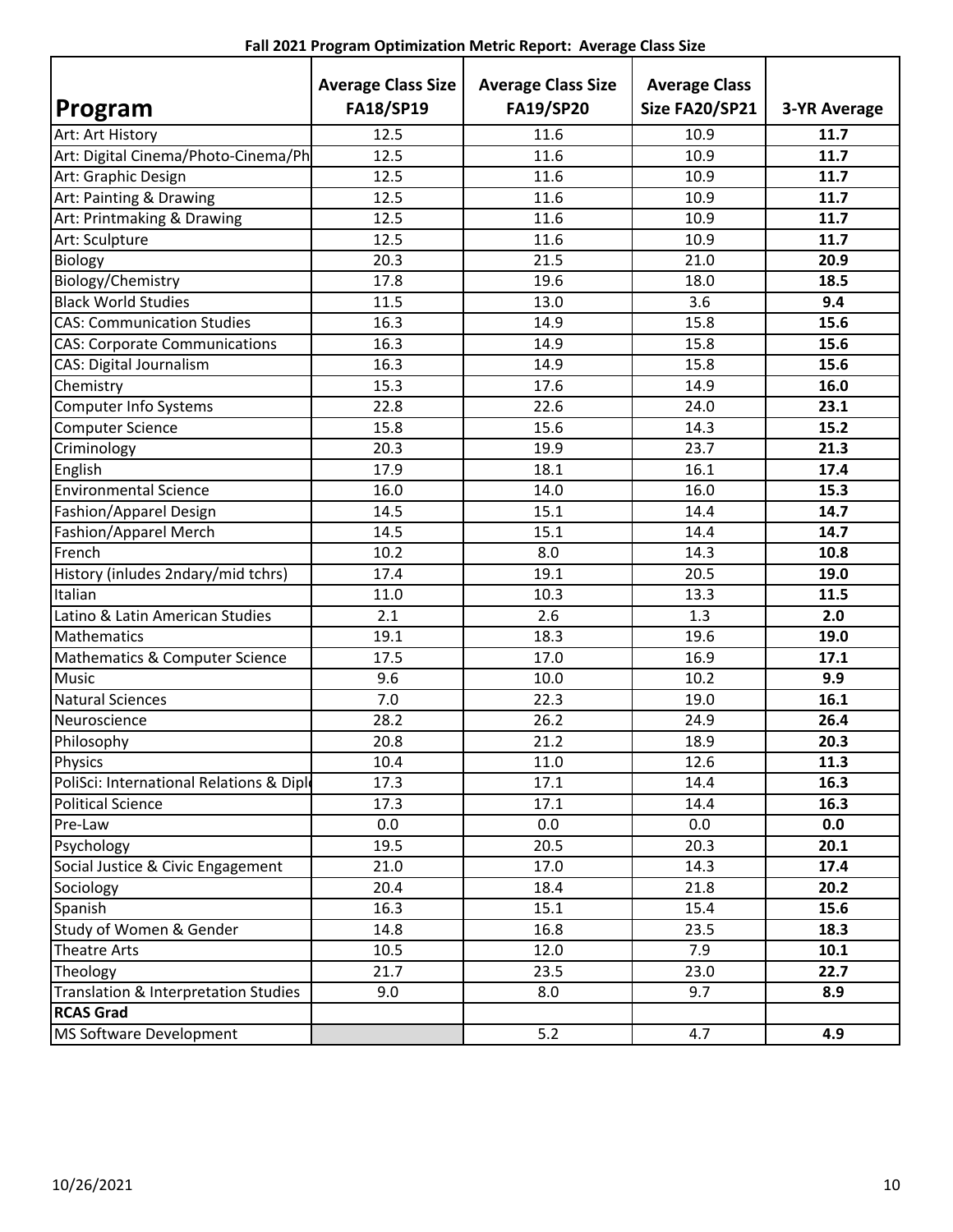### **Fall 2021 Program Optimization Metric Report: Course Fill Rate**

Course enrollment divided by course enrollment cap. Fall and Spring terms only. Excludes zero credit and by arrangement

| courses.                                  |                                             |                                             |                                      |                     |  |
|-------------------------------------------|---------------------------------------------|---------------------------------------------|--------------------------------------|---------------------|--|
| Program                                   | <b>Course Fill Rate</b><br><b>FA18/SP19</b> | <b>Course Fill Rate</b><br><b>FA19/SP20</b> | <b>Course Fill Rate</b><br>FA20/SP21 | <b>3-YR Average</b> |  |
| <b>BCHS Undergrad</b>                     |                                             |                                             |                                      |                     |  |
| AND Internship                            | 79%                                         | 84%                                         | 89%                                  | 84%                 |  |
| <b>Coordinated Dietetics</b>              |                                             | 84%                                         | 89%                                  | 87%                 |  |
| Culinology                                | 79%                                         | 84%                                         | 89%                                  | 84%                 |  |
| <b>ISSP Nutrition Certificate</b>         | 60%                                         | 66%                                         | 66%                                  | 64%                 |  |
| <b>Medical Studies</b>                    | 55%                                         | 77%                                         | 76%                                  | 69%                 |  |
| <b>Nursing</b>                            | 58%                                         | 68%                                         | 81%                                  | 69%                 |  |
| <b>Nutrition &amp; Dietetics</b>          | 79%                                         | 84%                                         | 89%                                  | 84%                 |  |
| <b>RN-BSN</b>                             | 25%                                         | 18%                                         | 10%                                  | 18%                 |  |
| <b>BCHS Grad</b>                          |                                             |                                             |                                      |                     |  |
| <b>MMS Physiclan Assistant</b>            | 100%                                        | 98%                                         | 80%                                  | 93%                 |  |
| <b>MS Nutrition</b>                       | 60%                                         | 66%                                         | 66%                                  | 64%                 |  |
|                                           |                                             |                                             |                                      |                     |  |
| <b>BSB Undergrad</b>                      |                                             |                                             |                                      |                     |  |
| Accounting undergrad                      | 100%                                        | 89%                                         | 81%                                  | 90%                 |  |
| Economics                                 | 74%                                         | 76%                                         | 75%                                  | 75%                 |  |
| Entrepreneurship                          | 103%                                        | 98%                                         | 100%                                 | 100%                |  |
| Finance                                   | 101%                                        | 95%                                         | 114%                                 | 103%                |  |
| <b>International Business</b>             | 83%                                         | 80%                                         | 86%                                  | 83%                 |  |
| Management                                | 81%                                         | 91%                                         | 95%                                  | 89%                 |  |
| Marketing                                 | 78%                                         | 81%                                         | 83%                                  | 81%                 |  |
| <b>BSB Grad</b>                           |                                             |                                             |                                      |                     |  |
| <b>MS Accounting</b>                      | 53%                                         | 35%                                         | 33%                                  | 40%                 |  |
| <b>Master Business Administration</b>     | 63%                                         | 49%                                         | 55%                                  | 56%                 |  |
|                                           |                                             |                                             |                                      |                     |  |
| <b>CASS Undergrad</b>                     |                                             |                                             |                                      |                     |  |
| Early Childhood Education                 | 47%                                         | 48%                                         | 53%                                  | 49%                 |  |
| <b>Elementary Education</b>               | 78%                                         | 73%                                         | 76%                                  | 76%                 |  |
| Human Services                            | 53%                                         | 44%                                         | 40%                                  | 46%                 |  |
| Informatics                               | 57%                                         | 58%                                         | 52%                                  | 56%                 |  |
| Legal Studies                             | 51%                                         | 44%                                         | 58%                                  | 51%                 |  |
| Secondary Education                       | 78%                                         | 73%                                         | 76%                                  | 76%                 |  |
| <b>Special Education</b>                  | 60%                                         | 77%                                         | 79%                                  | 72%                 |  |
| <b>CASS Grad</b>                          |                                             |                                             |                                      |                     |  |
| <b>Master Conflict Resolution</b>         | 45%                                         | 67%                                         | 52%                                  | 55%                 |  |
| <b>SOE MA Education/Endorsements</b>      | 64%                                         | 48%                                         | 44%                                  | 52%                 |  |
| <b>SOE MA Teaching</b>                    | 73%                                         | 70%                                         | 87%                                  | 77%                 |  |
| <b>SOE MS Special Education</b>           | 78%                                         | 75%                                         | 89%                                  | 80%                 |  |
| SOIS Master Library & Information Science | 68%                                         | 73%                                         | 82%                                  | 75%                 |  |
| <b>SOIS MS Information Management</b>     | 80%                                         | 60%                                         | 33%                                  | 57%                 |  |
| SOIS PhD Library & Information Science    | 68%                                         | 73%                                         | 82%                                  | 75%                 |  |
| <b>SSW Master Social Work</b>             | 72%                                         | 68%                                         | 75%                                  | 71%                 |  |
| <b>RCAS Undergrad</b>                     |                                             |                                             |                                      |                     |  |
| <b>American Studies</b>                   | 70%                                         | 73%                                         | 72%                                  | 72%                 |  |
| Art: Art History                          | 80%                                         | 61%                                         | 75%                                  | 72%                 |  |
| Art: Digital Cinema/Photo-Cinema/Photogr  | 87%                                         | 84%                                         | 78%                                  | 83%                 |  |

10/26/2021 11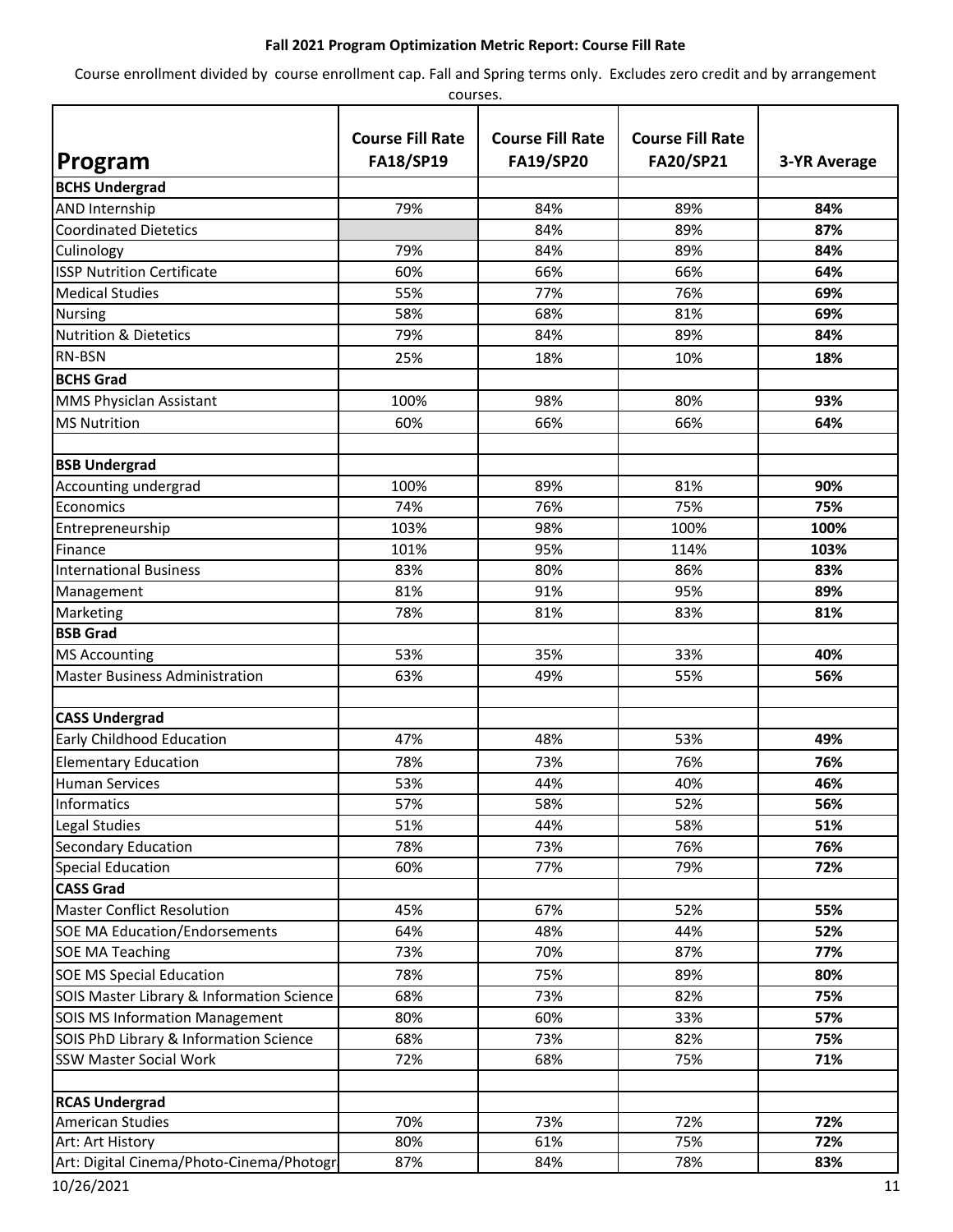| Program                                      | <b>Course Fill Rate</b><br><b>FA18/SP19</b> | <b>Course Fill Rate</b><br><b>FA19/SP20</b> | <b>Course Fill Rate</b><br>FA20/SP21 | <b>3-YR Average</b> |
|----------------------------------------------|---------------------------------------------|---------------------------------------------|--------------------------------------|---------------------|
| Art: Graphic Design                          | 87%                                         | 84%                                         | 78%                                  | 83%                 |
| Art: Painting & Drawing                      | 87%                                         | 84%                                         | 78%                                  | 83%                 |
| Art: Printmaking & Drawing                   | 87%                                         | 84%                                         | 78%                                  | 83%                 |
| Art: Sculpture                               | 87%                                         | 84%                                         | 78%                                  | 83%                 |
| Biology                                      | 83%                                         | 91%                                         | 89%                                  | 88%                 |
| Biology/Chemistry                            | 81%                                         | 92%                                         | 87%                                  | 86%                 |
| <b>Black World Studies</b>                   | 72%                                         | 71%                                         | 69%                                  | 71%                 |
| <b>CAS: Communication Studies</b>            | 74%                                         | 65%                                         | 71%                                  | 70%                 |
| <b>CAS: Corporate Communications</b>         | 74%                                         | 65%                                         | 71%                                  | 70%                 |
| CAS: Digital Journalism                      | 74%                                         | 65%                                         | 71%                                  | 70%                 |
| Chemistry                                    | 79%                                         | 90%                                         | 84%                                  | 85%                 |
| <b>Computer Info Systems</b>                 | 95%                                         | 94%                                         | 100%                                 | 96%                 |
| <b>Computer Science</b>                      | 75%                                         | 74%                                         | 76%                                  | 75%                 |
| Criminology                                  | 83%                                         | 82%                                         | 98%                                  | 88%                 |
| English                                      | 87%                                         | 91%                                         | 79%                                  | 86%                 |
| <b>Environmental Science</b>                 | 80%                                         | 70%                                         | 80%                                  | 77%                 |
| Fashion/Apparel Design                       | 82%                                         | 86%                                         | 79%                                  | 82%                 |
| <b>Fashion/Apparel Merch</b>                 | 82%                                         | 86%                                         | 79%                                  | 82%                 |
| French                                       | 53%                                         | 42%                                         | 72%                                  | 56%                 |
| History (inludes 2ndary/mid tchrs)           | 70%                                         | 76%                                         | 83%                                  | 76%                 |
| Italian                                      | 62%                                         | 56%                                         | 71%                                  | 63%                 |
| Latino & Latin American Studies              | 86%                                         | 86%                                         | 97%                                  | 90%                 |
| Mathematics                                  | 80%                                         | 76%                                         | 81%                                  | 79%                 |
| Mathematics & Computer Science               | 79%                                         | 75%                                         | 80%                                  | 78%                 |
| <b>Music</b>                                 | 81%                                         | 85%                                         | 85%                                  | 84%                 |
| <b>Natural Sciences</b>                      | 35%                                         | 89%                                         | 95%                                  | 73%                 |
| Neuroscience                                 | 100%                                        | 92%                                         | 97%                                  | 96%                 |
| Philosophy                                   | 87%                                         | 94%                                         | 88%                                  | 90%                 |
| <b>Physics</b>                               | 88%                                         | 88%                                         | 103%                                 | 93%                 |
| PoliSci: International Relations & Diplomacy | 71%                                         | 69%                                         | 57%                                  | 65%                 |
| <b>Political Science</b>                     | 71%                                         | 69%                                         | 57%                                  | 65%                 |
| Pre-Law                                      |                                             |                                             |                                      |                     |
| Psychology                                   | 83%                                         | 89%                                         | 90%                                  | 87%                 |
| Social Justice & Civic Engagement            | 105%                                        | 85%                                         | 78%                                  | 89%                 |
| Sociology                                    | 91%                                         | 83%                                         | 94%                                  | 89%                 |
| Spanish                                      | 81%                                         | 76%                                         | 78%                                  | 79%                 |
| Study of Women & Gender                      | 60%                                         | 74%                                         | 83%                                  | 72%                 |
| Theatre Arts                                 | 68%                                         | 77%                                         | 62%                                  | 69%                 |
| Theology                                     | 92%                                         | 99%                                         | 102%                                 | 98%                 |
| Translation & Interpretation Studies         | 45%                                         | 40%                                         | 48%                                  | 44%                 |
| <b>RCAS Grad</b>                             |                                             |                                             |                                      |                     |
| MS Software Development                      |                                             | 21%                                         | 19%                                  | 20%                 |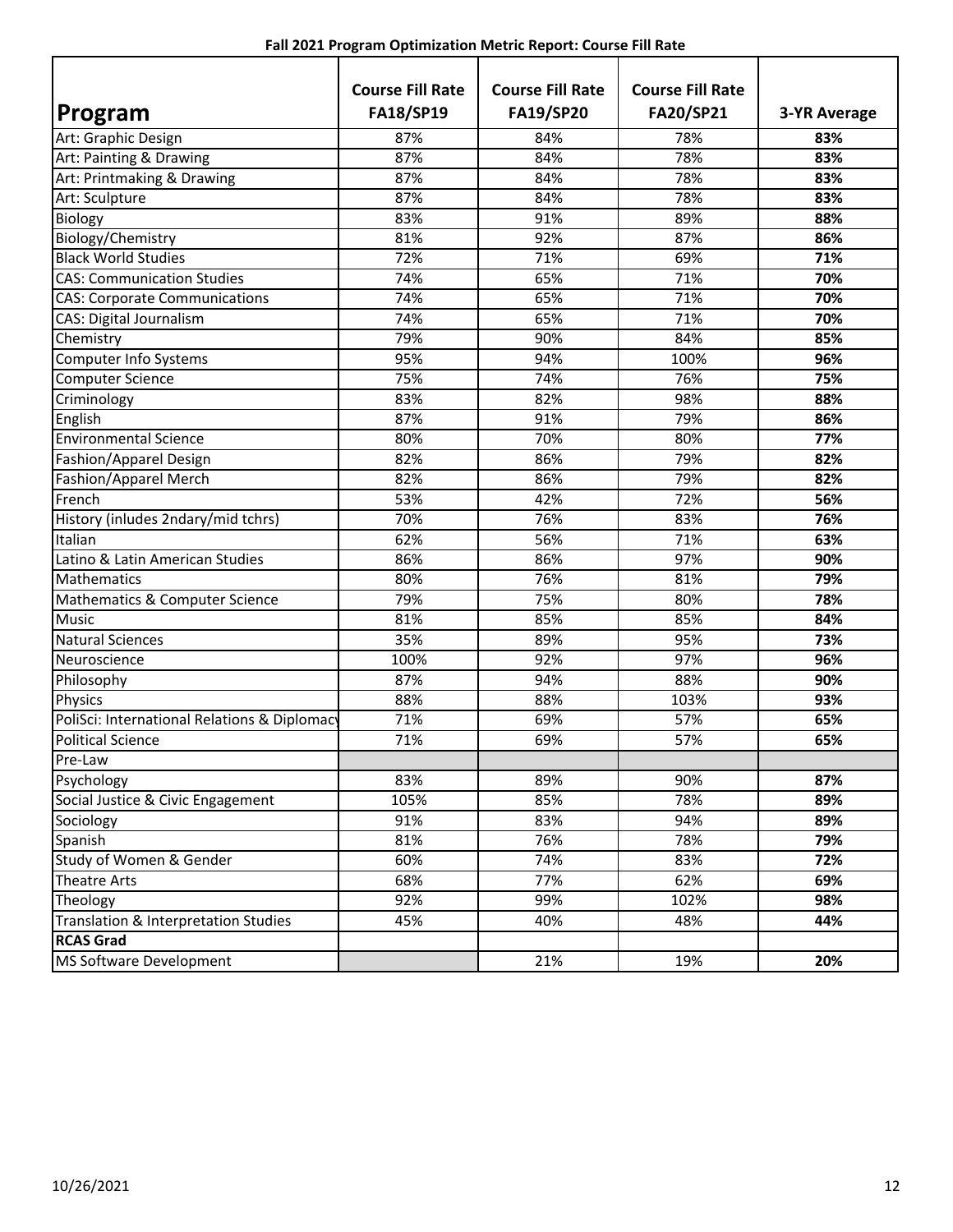### **Fall 2021 Program Optimization Metric Report: Courses Taught Outside of Discipline**

Number of courses taught by full-time faculty in other areas, primarily LAS Seminars and CRWS, per academic year for the most recent three academic years, and 3-year average

|                                        | <b>Crs Taught Outside</b> | <b>Crs Taught Outside</b> | <b>Crs Taught Outside</b> |                     |
|----------------------------------------|---------------------------|---------------------------|---------------------------|---------------------|
| Program                                | Disc FA18/SP19            | Disc FA19/SP20            | Disc FA20/SP21            | <b>3-YR Average</b> |
| <b>BCHS Undergrad</b>                  |                           |                           |                           |                     |
| <b>AND Internship</b>                  | 0                         | 0                         | 0                         | 0                   |
| <b>Coordinated Dietetics</b>           | 0                         | 0                         | 0                         | $\mathbf 0$         |
| Culinology                             | 0                         | 0                         | 0                         | $\pmb{0}$           |
| <b>ISSP Nutrition Certificate</b>      | 0                         | 0                         | 0                         | $\mathbf 0$         |
| <b>Medical Studies</b>                 | 0                         | 0                         | 0                         | $\mathbf 0$         |
| <b>Nursing</b>                         | 0                         | 0                         | 1                         | 0                   |
| <b>Nutrition &amp; Dietetics</b>       | 0                         | 0                         | 0                         | $\mathbf 0$         |
| RN-BSN                                 | 0                         | 0                         | $\pmb{0}$                 | 0                   |
| <b>BCHS Grad</b>                       |                           |                           |                           |                     |
| MMS Physiclan Assistant                | $\pmb{0}$                 | 0                         | 0                         | $\mathbf 0$         |
| <b>MS Nutrition</b>                    | 0                         | 0                         | 0                         | 0                   |
|                                        |                           |                           |                           |                     |
| <b>BSB Undergrad</b>                   |                           |                           |                           |                     |
| Accounting undergrad                   | 0                         | 0                         | 0                         | 0                   |
| Economics                              | 1                         | 1                         | 1                         | 1                   |
| Entrepreneurship                       | 0                         | 0                         | 0                         | 0                   |
| Finance                                | 0                         | 0                         | 1                         | $\pmb{0}$           |
| <b>International Business</b>          | 0                         | 0                         | 0                         | $\mathbf 0$         |
| Management                             | 0                         | $\mathbf{1}$              | 1                         | $\mathbf{1}$        |
| Marketing                              | 0                         | 0                         | 0                         | $\mathbf 0$         |
| <b>BSB Grad</b>                        |                           |                           |                           |                     |
| <b>MS Accounting</b>                   | 0                         | 0                         | 0                         | $\mathbf 0$         |
| <b>Master Business Administration</b>  | 0                         | 0                         | 0                         | $\mathbf 0$         |
|                                        |                           |                           |                           |                     |
| <b>CASS Undergrad</b>                  |                           |                           |                           |                     |
| Early Childhood Education              | 3                         | 3                         | 4                         | 3                   |
| <b>Elementary Education</b>            | 2                         | 2                         | 4                         | 3                   |
| <b>Human Services</b>                  | 0                         | 0                         | 0                         | $\mathbf 0$         |
| Informatics                            | 0                         | 0                         | 0                         | $\pmb{0}$           |
| Legal Studies                          | 0                         | 0                         | 0                         | 0                   |
| Secondary Education                    | 0                         | 1                         | 0                         | $\mathbf 0$         |
| <b>Special Education</b>               |                           | $\pmb{0}$                 | $\pmb{0}$                 | $\pmb{0}$           |
| <b>CASS Grad</b>                       |                           |                           |                           |                     |
| <b>Master Conflict Resolution</b>      | 0                         | 0                         | $\pmb{0}$                 | $\mathbf 0$         |
| <b>SOE MA Education/Endorsements</b>   | $\mathbf{1}$              | 0                         | 0                         | $\mathbf 0$         |
| <b>SOE MA Teaching</b>                 | 0                         | 0                         | 0                         | $\mathbf 0$         |
| <b>SOE MS Special Education</b>        | 0                         | 0                         | $\pmb{0}$                 | $\pmb{0}$           |
| SOIS Master Library & Information Scie | 2                         | 1                         | 1                         | $\mathbf{1}$        |
| <b>SOIS MS Information Management</b>  | 0                         | $\pmb{0}$                 | 0                         | $\mathbf 0$         |
| SOIS PhD Library & Information Scienc  | 0                         | 0                         | $\Omega$                  | $\mathbf 0$         |
| <b>SSW Master Social Work</b>          | $\pmb{0}$                 | $\pmb{0}$                 | $\pmb{0}$                 | $\pmb{0}$           |
|                                        |                           |                           |                           |                     |
| <b>RCAS Undergrad</b>                  |                           |                           |                           |                     |
| <b>American Studies</b>                | $\pmb{0}$                 | $\pmb{0}$                 | $\mathbf{1}$              | $\mathbf 0$         |
| Art: Art History                       | $\mathbf{1}$              | 0                         | 0                         | $\pmb{0}$           |
| Art: Digital Cinema/Photo-Cinema/Pho   | $\pmb{0}$                 | $\pmb{0}$                 | 0                         | $\mathbf 0$         |
| Art: Graphic Design                    | $\pmb{0}$                 | $\mathbf{1}$              | 0                         | $\mathbf 0$         |